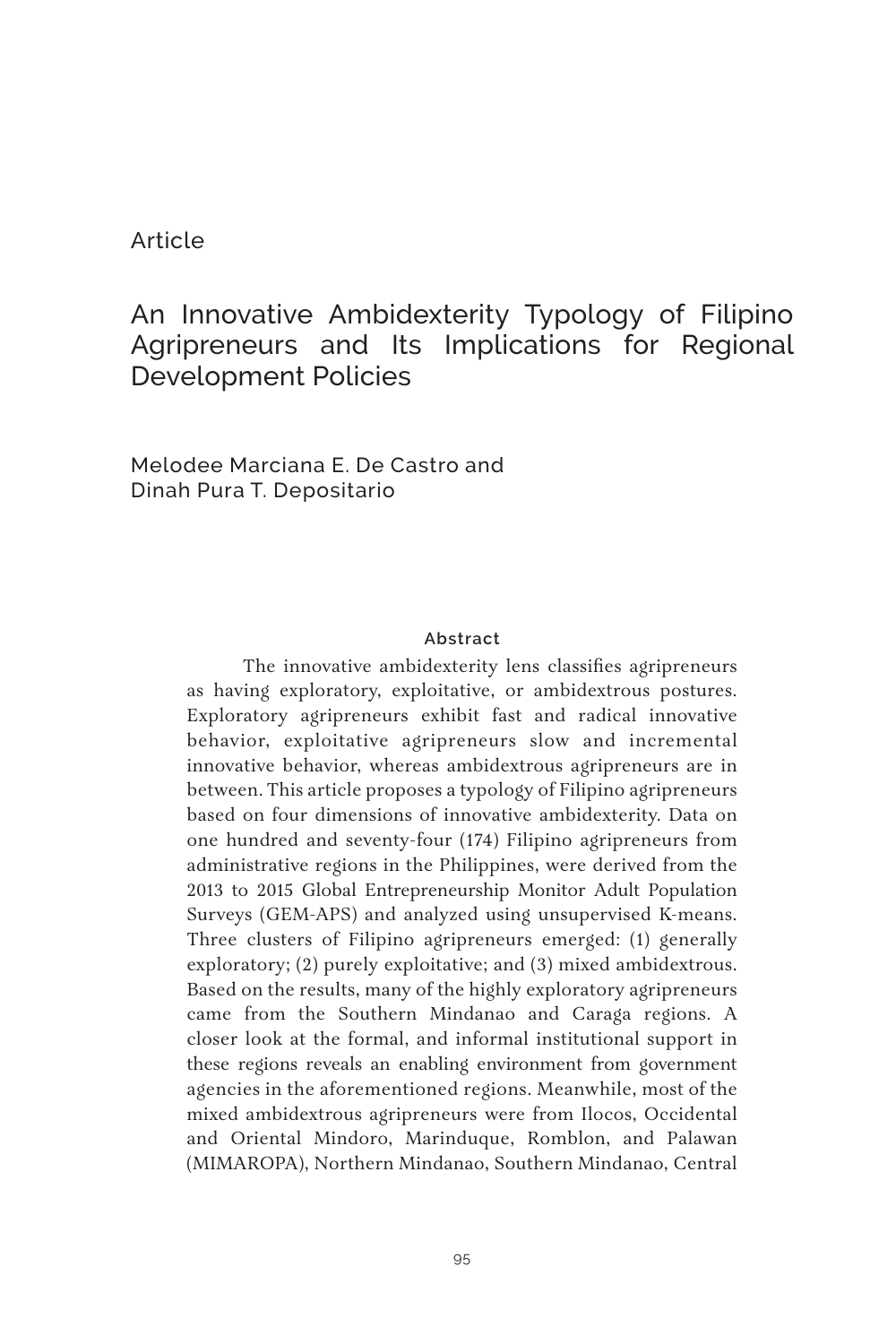Mindanao, and Caraga. One commonality among these regions was their all having international airports, which is important to facilitate the transport of products to Manila and international markets. As a recommendation, regional development policies must aim to develop agripreneurs with exploratory, as well as ambidextrous postures. An enabling formal and informal institutional environment (i.e., economic, technological, natural, and political-legal factors, as well as, networks) must be put in place at the regional level for these innovative postures to be developed and for innovations in agripreneurship to be accelerated in the country.

#### **Keywords**

innovation, ambidexterity, exploratory innovation posture, exploitative innovation posture, GEM-APS, regional development policies

## Introduction

 The focus on productivity rather than on entrepreneurial activity has been identified as one of the main causes of the failure of government initiatives to grow the agriculture sector (Santiago and Roxas 2015). A shift in perspective from agricultural production to agripreneurship is considered an essential pathway to revitalize Philippine agriculture. This shift focuses on value creation opportunities all throughout the agricultural value chain from upstream businesses, such as inputs and farm production to the downstream businesses (i.e., processing, marketing, and distribution).

There are, however, challenges that confront agri-enterprises, which include stiff regional competition across international borders, threats of natural disasters, and public health crises as with the recent pandemic. One strategy to counter these challenges is through innovation.

Drucker (1985), in Albert et al. (2017), defined innovation as an entrepreneurial tool to exploit change, given the opportunity of a new business or service. It involves the application of new or significantly improved goods and services, processes of production, marketing strategies, or organizational methods that increase value.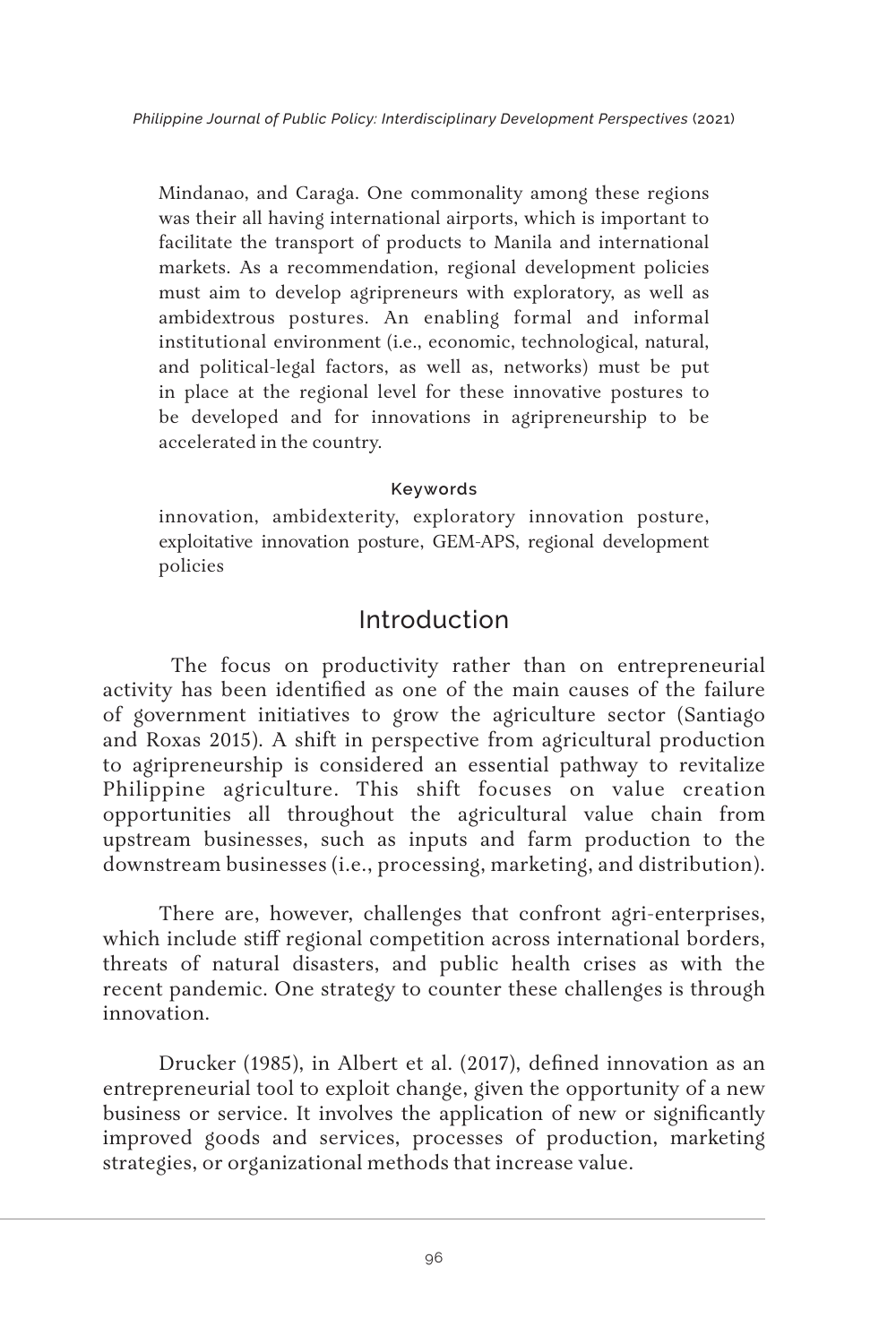For agripreneurs, innovative behavior may be exploitative (incremental and slow) or exploratory (fast and radical). According to March (1991, 1), exploitation refers to activities as "refinement, choice, production, efficiency, and selection." On the other hand, activities involving "search, variation, risk taking, experimentation, play, flexibility, discovery" (March 1991, 1) refer to exploitative behavior. Exploratory innovation can lead to long-term benefits, whereas exploitative innovation can pave the way toward greater value addition (Jansen 2005).

Innovation in general can be any of the following forms: product innovation, market competition, technology innovation, and international market development. Under each dimension, exploitative, as well as, exploratory behaviors can be manifested. In terms of the product innovation dimension, the improvement of the features and quality of agriculture-related products is a manifestation of exploitative behavior. On the other hand, developing a novel agricultural product can be considered as an example of exploratory behavior. Meanwhile, in terms of market competition, attempting to increase the patronage of one's product in markets, also currently targeted by one's competitors, is associated with exploitative behavior. However, when one taps new geographic markets or buyers, this is more of an exploratory behavior. As for technology innovation, utilizing a technology that has been available for a considerable time is an exploitative behavior, whereas utilizing a newly-developed one can be considered as exploratory behavior. Finally, in terms of international market development, exporting a small portion of one's produce indirectly to a foreign market is a manifestation of exploitative behavior. If one, however, exports a significant portion of one's produce directly through one's established channels, then the entrepreneur can be considered as engaged in exploratory behavior.

The concept of innovative ambidexterity was first coined by Čirjevskis (2016). In the context of this study, innovative ambidexterity refers to an entrepreneur's manifestation of both exploitative and exploratory innovation postures, which would ensure the short-term and long-term existence of the enterprise. With the agribusiness environment becoming increasingly uncertain, dynamic, and challenging, there is an urgent need to develop ambidextrous innovative postures among agripreneurs. An ambidextrous innovation posture,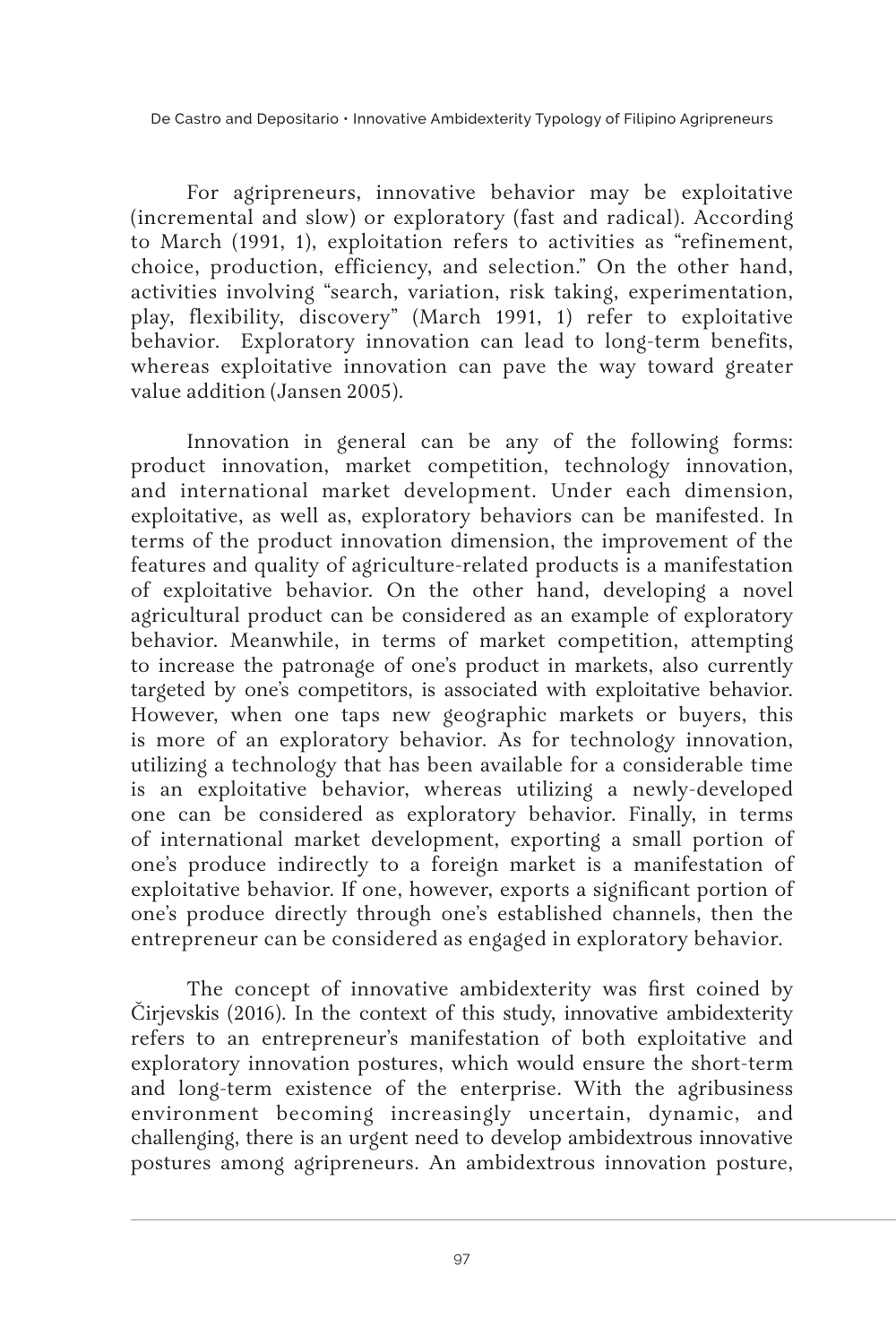aside from an exploratory one, can also be translated to achieving longevity in the long run (Karrer and Fleck 2015).

To date, there has been no study that looks into ambidexterity in the context of innovation among Filipino agripreneurs. Thus, this research aimed at proposing a typology of Filipino agripreneurs according to their innovation posture using the explorationexploitation approach. It also attempted analyzing the regional factors behind the emergence of agripreneurs characterized by these postures. The putting in place and/or the enhancement of regional development policies, geared toward developing optimal innovation postures among agripreneurs are, therefore, recommended.

# Literature Review

#### Innovation in the Philippines

Based on the 2017 Global Innovation Index, the Philippines ranked 73rd out of the 127 economies and 5th among ASEAN member states, ranking behind Singapore, Malaysia, Vietnam, and Thailand, based on the composite innovation measure of seven pillars: "institutions, human capital & research, infrastructure, market sophistication, business sophistication, knowledge & technology outputs and creative outputs" (Albert et al. 2017, 2).

The 2015 Survey of Innovation Activities (SIA), in Albert et al. (2017), classified establishments as innovation-active if they are product innovators, process innovators, engaged in ongoing innovation projects, and in innovation-related expenditure.

Micro, small, and medium enterprises' (MSMEs) sources of innovations are classified into: a) internal, b) market-driven, c) institutional, and d) others. For MSMEs, the highest-rated source of innovation are the clients or customers. On the other hand, large firms rated information within their establishment (32.3%) as the most important source of innovation.

There are barriers to innovation, especially in developing countries. One out of five non-innovators reported lack of funds to innovate as the greatest barrier. Other significant barriers are the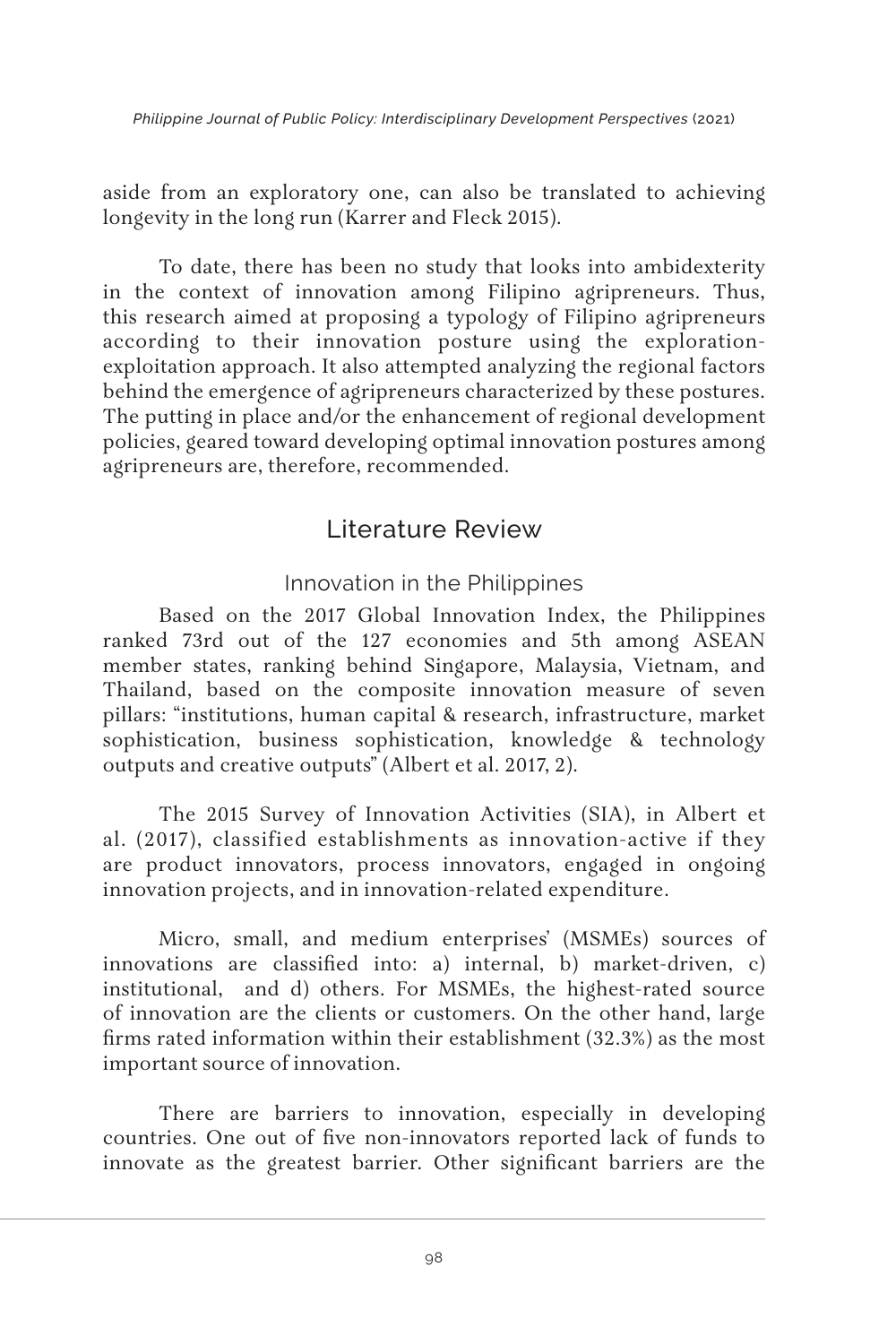knowledge and market factors. Meanwhile, 10% cited the lack of qualified personnel and difficulty in finding cooperation partners. Others stated uncertainty of demand for innovative products and dominance of established enterprises in the market as significant barriers (Albert et al. 2017).

Llanto and del Prado (2016) confirmed that innovation mediates good performance in the Philippines. Product and process innovations improve sales, profit, and labor productivity. Factors proven to increase the chances of an MSME's innovation include the firm's size, age, and foreign equity. Removal of regulatory or structural barriers will attract foreign direct investments and pave the way for the entry of experts and technology. This will also link Philippine MSMEs to global supply chains.

The Philippine Innovation Act and Regional Innovation

Republic Act No. 11293, known as the Philippine Innovation Act, was signed on July 23, 2019. It underscores that innovation is a vital component of national development and a driver of sustainable and inclusive growth. Under the Act, an inclusive innovation and entrepreneurship ecosystem is envisioned in the quest for an innovation-driven economy by 2030. These are targeted to be achieved by providing an enabling policy environment, creating a conductive entrepreneurship–innovative culture and government-academia -industry collaborations, and capacity building through upskilling, financing, and industry clusters formation (NEDA 2020).

The Act is instrumental to the creation of the National Innovation Council (NIC), which is a body intended to serve as the country's policy-making body on innovation. RA 11293 also provides for the formulation of a National Innovation Agenda and Strategy Document (NIASD) by the National Innovation Council (NIC), which will integrate strategies to promote regional innovation that will harness the competitive advantages of regions and provinces (DOST 2021). In connection with this, the Regional Development Councils (RDCs) are tasked to help coordinate and monitor the implementation of the NIASDs in their respective region (NEDA 2021).

It was noted that the NIC will adopt cluster policies or strategies as significant components of the innovation policy mix, and that regional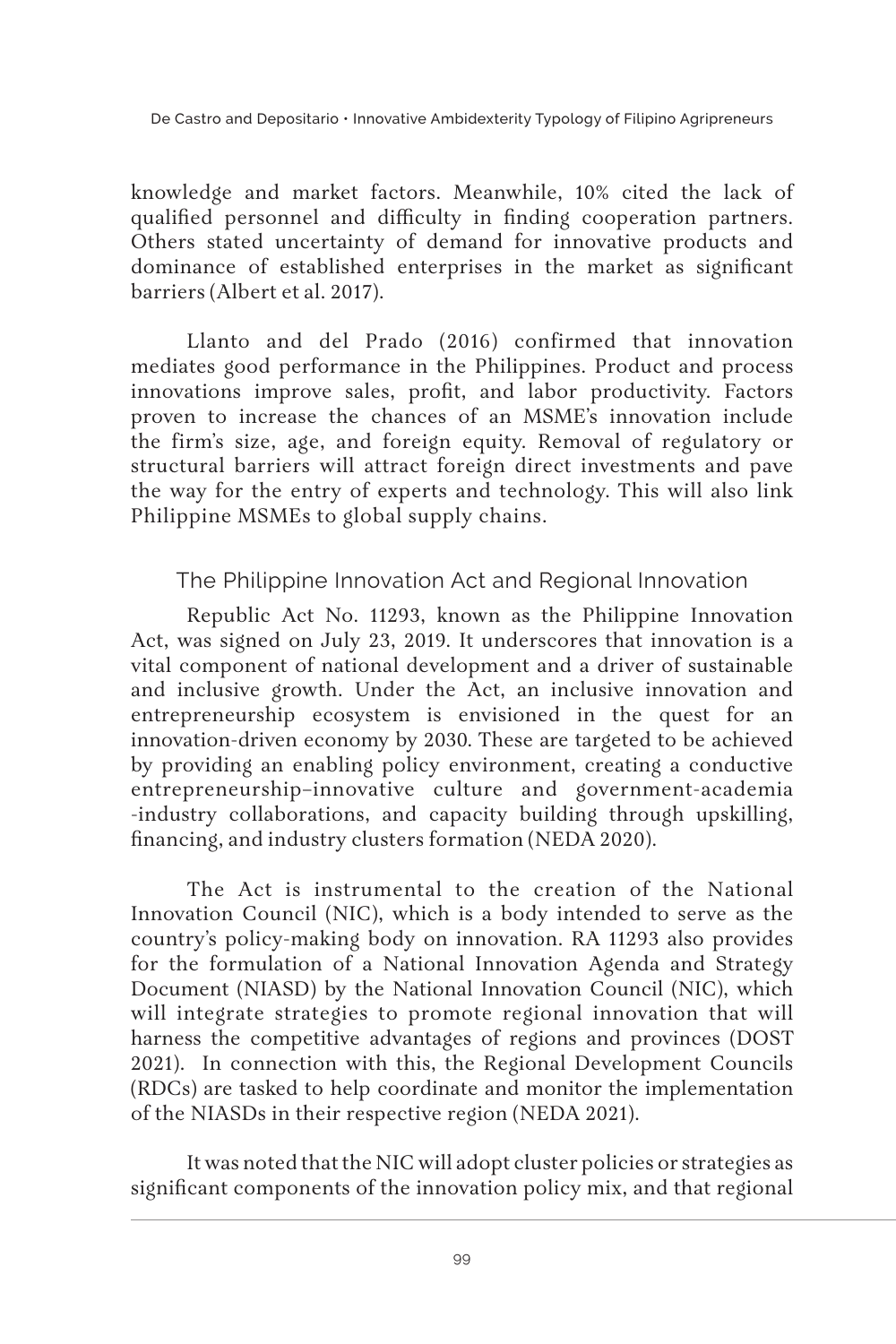economic development policy, industrial/enterprise policy, and higher education policy, among others, would be considered by the former. Further, the cluster policies are expected to focus on regional hubs, provinces, or sectors such as MSMEs, large firms, spin-offs and startups, academic or educational institutions, and research centers, or a combination of these (NEDA 2021).

### Regional Factors and Innovation

Hernan et al. (2006) claims that national or countrywide institutional frameworks have been highlighted. It is vital to point out that less importance was given to the institutional heterogeneity of regions and cities within a given country. They added that although a national picture of the state of the socio-economic political environment for business (i.e., business climate) helps in describing the business and investment potentials of a country, it unfairly masks the wide disparities among regions and cities within a country. Thus, a clear understanding of how sub-national economic conditions impact the business performance of entrepreneurs operating in the local business environment is needed to stimulate and support entrepreneurship as part of an economic development program.

Dapcus (2006) also made the observation that previous studies dealt with national and local systems of innovation, but the regional system of innovation has been growing in importance in regions of Europe. Howells (2002), as cited by Wang et al. (2015), similarly contended that regions generally differ in terms of their patterns of industrial specialization and other elements of their innovation systems, leading to differing innovation performances.

In a similar vein, Kibler (2013) examined the impact of regional context on the formation of entrepreneurial intentions. His study found that the population density, the level of education, income and wealth, and the rate of public and manufacturing sector employment of a region are found to moderate the individual formation of entrepreneurial intentions.

Meanwhile, the Organisation for Economic Co-operation and Development (OECD) (1998), as cited by McQuaid (2002), argues that entrepreneurship is the result of three public policies working together: 1) the macro environment within which entrepreneurship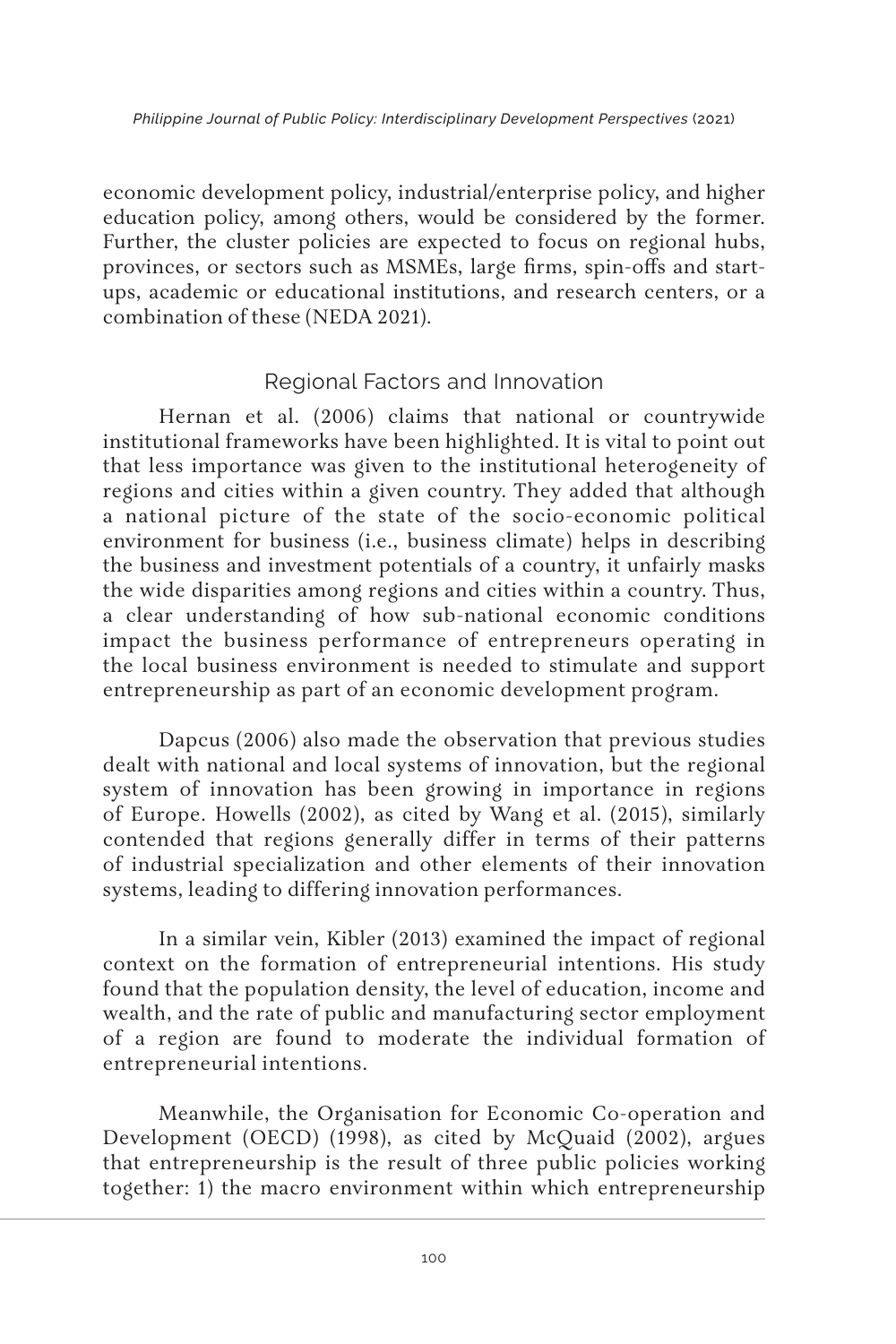takes place; 2) micro-level policies (i.e., well-designed and well-targeted government programs that can encourage and maximize the benefits of collaborative behavior); and 3) supportive cultural attitudes. They defined micro-level policies that promote entrepreneurship as those targeted at individual firms and entrepreneurs, and often developed by local and regional government and agencies (Malecki 1994 in McQuaid 2002). These policies include: advice and training, finance, technology, markets, physical infrastructure, and other policies influencing the characteristics of the locality. McQuaid added that regional and/or local bodies commonly supplement business infrastructure by providing a range of training, information, and advice to assist potential or existing entrepreneurs to improve their learning, develop their business skills, and assess their opportunities (Storey 2000; Glancey and McQuaid 2000 as cited by McQuaid 2002). They may provide basic or advanced courses on taxation, regulations, business practices, opportunity identification, motivation, and technical training, as well as business skills in areas such as bookkeeping, marketing, or generating business or product ideas, with the type and levels of varying support according to the experience of the entrepreneur (Birley and Westhead 1993 in McQuaid 2002).

One of the few studies on regional factors and entrepreneurship is that of Naudé et al. (2008). Their research aimed at identifying the determinants of start-up rates throughout different subnational regions of South Africa. In particular, they investigated the role of access to finance on a regional (subnational) level. They found that the most important determinants of start-up rates throughout South Africa's magisterial districts are profit rates, educational levels, agglomeration as measured by the economic size of a district, and access to formal bank finance. Further, they found that profits had the strongest effect on start-up rates and that unemployment was insignificant, suggesting that start-ups in South Africa are mainly opportunity-driven (and not necessity-driven). Moreover, they also found that access to formal bank finance matters for regional startup rates (which is not typical for a developing country), and marketsize (agglomerations) is negatively associated with start-up rates in South Africa. This implies the existence of "congesting" factors, such as increased competition, tougher barriers to entry, monopolistic behavior, and a greater difficulty to be innovative and novel.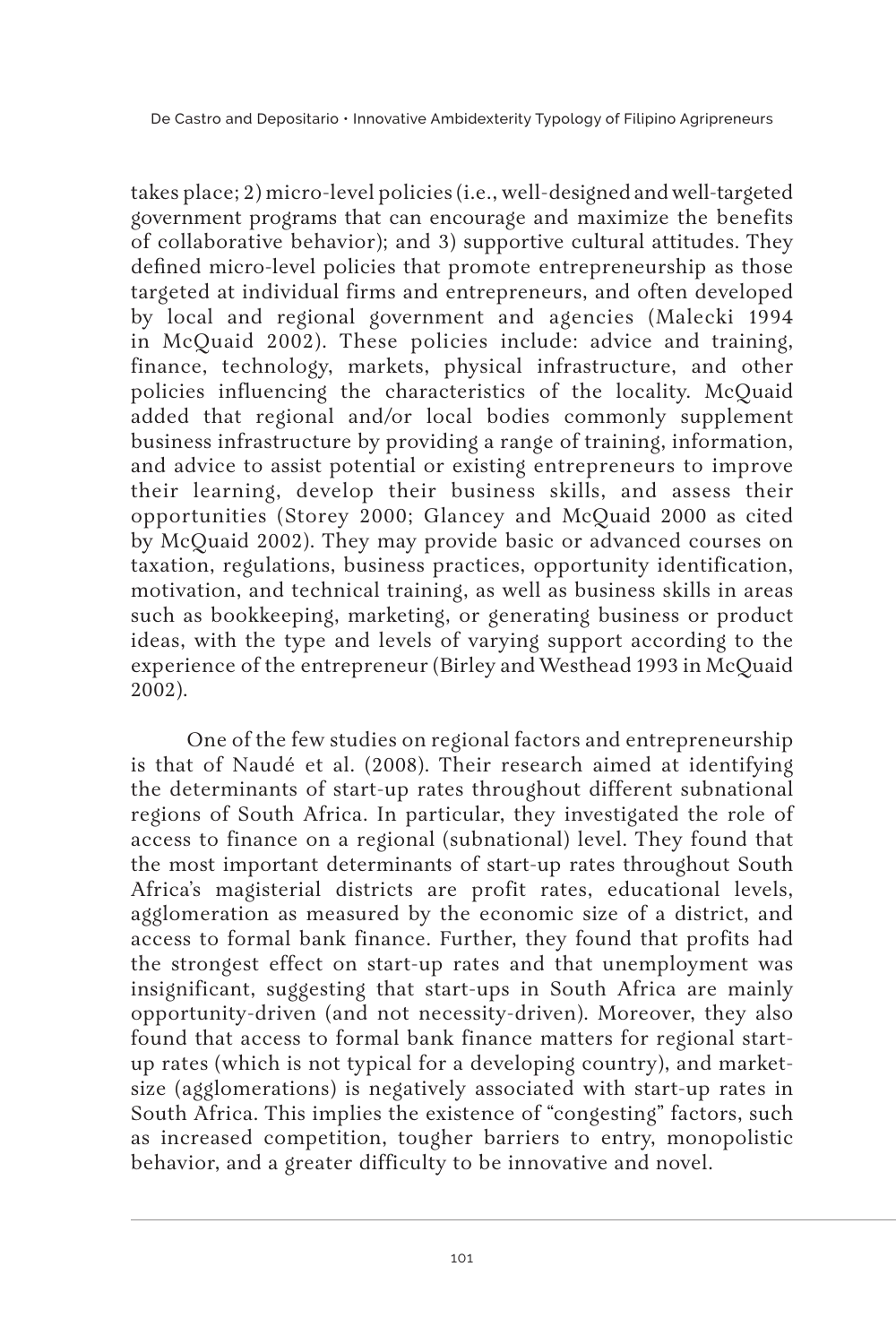A similar study was conducted by Alvarez et al. (2011), who analyzed the influence of environmental factors on entrepreneurship at the Spanish regional level. They used data from the Global Entrepreneurship Monitor (GEM) project, specifically from the Spanish National Expert Survey (NES) for environmental conditions and the GEM Adult Population Survey (APS) for entrepreneurial activity. They considered the Total Early Stage Entrepreneurial Activity (TEA) as a dependent variable influenced by formal and informal institution-related factors. Meanwhile, the selected independent variables among the GEM framework conditions, in the light of institutional economics, were formal institutions (i.e., entrepreneurial finance, government policies and governmental programs, research and development transfer, commercial and services infrastructure, market openness, physical infrastructure and intellectual property rights) and informal institutions (i.e., education and training, cultural and social norms, opportunities to start up, abilities and knowledge to start up, entrepreneur social image, women's support to start up, and interest in innovation). Their data analysis made use of a fixed effects model with panel-corrected standard errors. Their main findings revealed that both informal (cultural and social norms, perception of opportunities to start up, and entrepreneur social image) and formal factors (intellectual property rights) influence entrepreneurship. However, informal factors had a greater impact on entrepreneurial activity than formal factors.

In relation to informal institutions, Vasilchenko and Morrish (2011) found that social networks, which lead to collaborative corporations, facilitate exploitation of internationalization opportunities. ICT companies enter and sustain competitive positions in the global marketplace by developing and using social and business networks. Further, Faroque (2014) claimed that network exploitation and exploration capabilities positively influence international opportunity exploitation and exploration. Lastly, Wang and Hsu (2014) contended that relationship learning contributes significantly to both exploratory and exploitative innovations. Management, on the other hand, should not only concentrate on innovative systems but should also emphasize developing learning relationships with partners.

In relation to GEM and agripreneurship, Arafat, Saleem, Dwivedi, and Khan (2020) studied the cognitive and social capital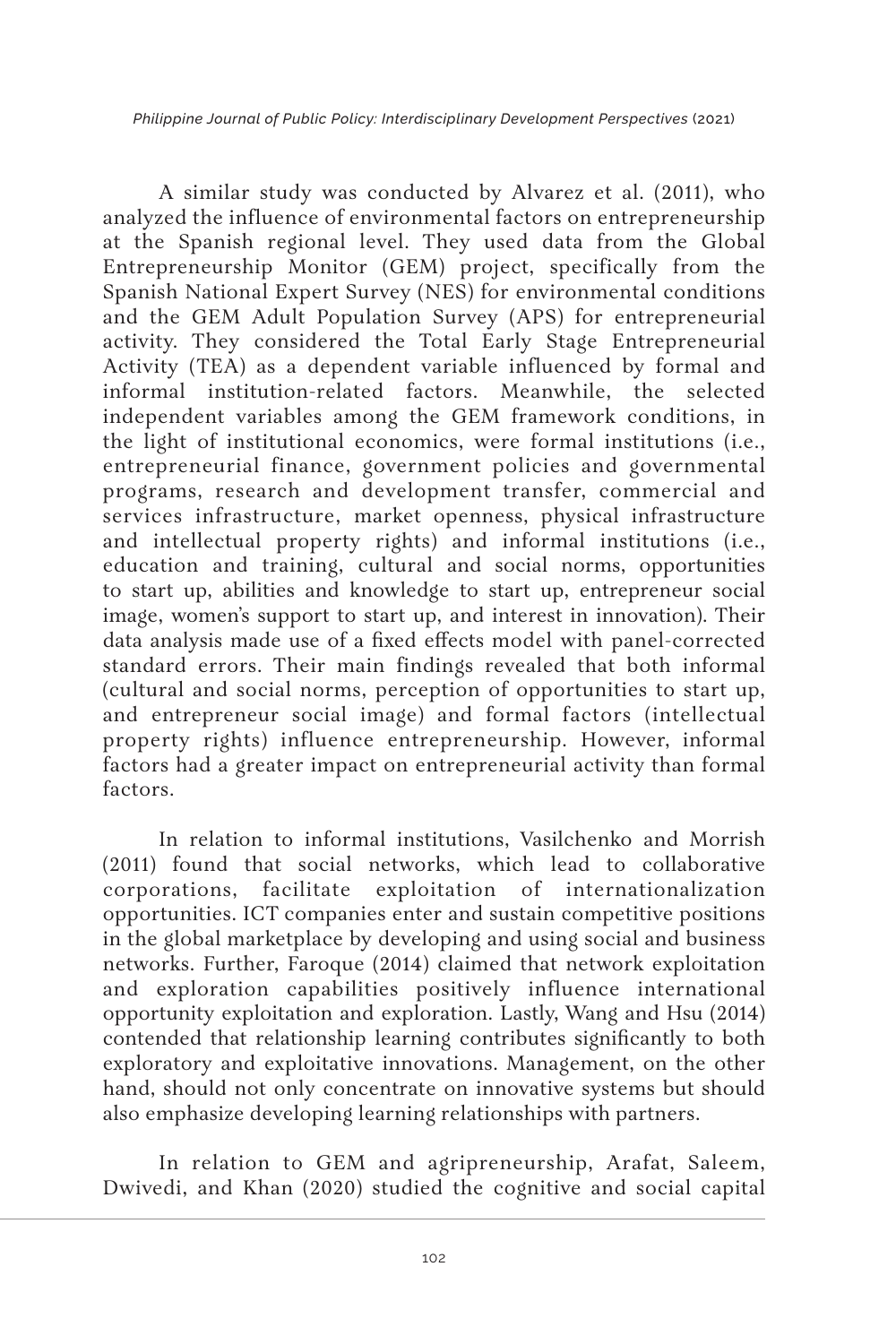factors of entrepreneurial activity in the agriculture industry. They focused on the early-stage activity of agri-business entrepreneurs. The study, however, did not cover the impact of these factors on innovative posture among agripreneurs. This is the gap that the study attempted to occupy.

In summary, most of the studies reviewed have focused on the link between regional factors with entrepreneurial intention, startup rates, and business performance. However, studies appear to be limited in relation to the innovative posture of agripreneurs and its link to regional factors.

### Ambidexterity Lens

Ambidexterity, as an evolving field in organizational learning, has significantly grown since Duncan's (1976) initial use of the term, followed by March's (1991, 1) seminal paper, that stimulated the explosion of literature integrating the exploratory and exploitative dimensions in organizational learning.

March (1991) defined exploration as those activities "captured by search, variation, risk taking, experimentation, play, flexibility, discovery, and innovation," whereas exploitation means the "refinement, choice, production, efficiency, selection, implementation, execution" (March 1991, 1). The ambidexterity of organizations, encompassing the exploration and exploitation trade-off, aims to elaborate the adaptive process of organizational learning. Jansen (2006) further compares exploratory and exploitative innovation in Table 1.

|            | <b>Exploratory innovation</b>                                                                        | <b>Exploitative innovation</b>                                                                               |
|------------|------------------------------------------------------------------------------------------------------|--------------------------------------------------------------------------------------------------------------|
| Definition | Are radical innovations<br>and are designed to meet<br>the needs of emerging<br>customers or markets | Are incremental<br>innovations and are<br>designed to meet the needs<br>of existing customers and<br>markets |
| Outcomes   | New designs, new markets,<br>and new distribution<br>channels                                        | Existing designs, current<br>markets, and existing<br>distribution channels                                  |

Table 1. Comparison of Exploratory and Exploitative Innovation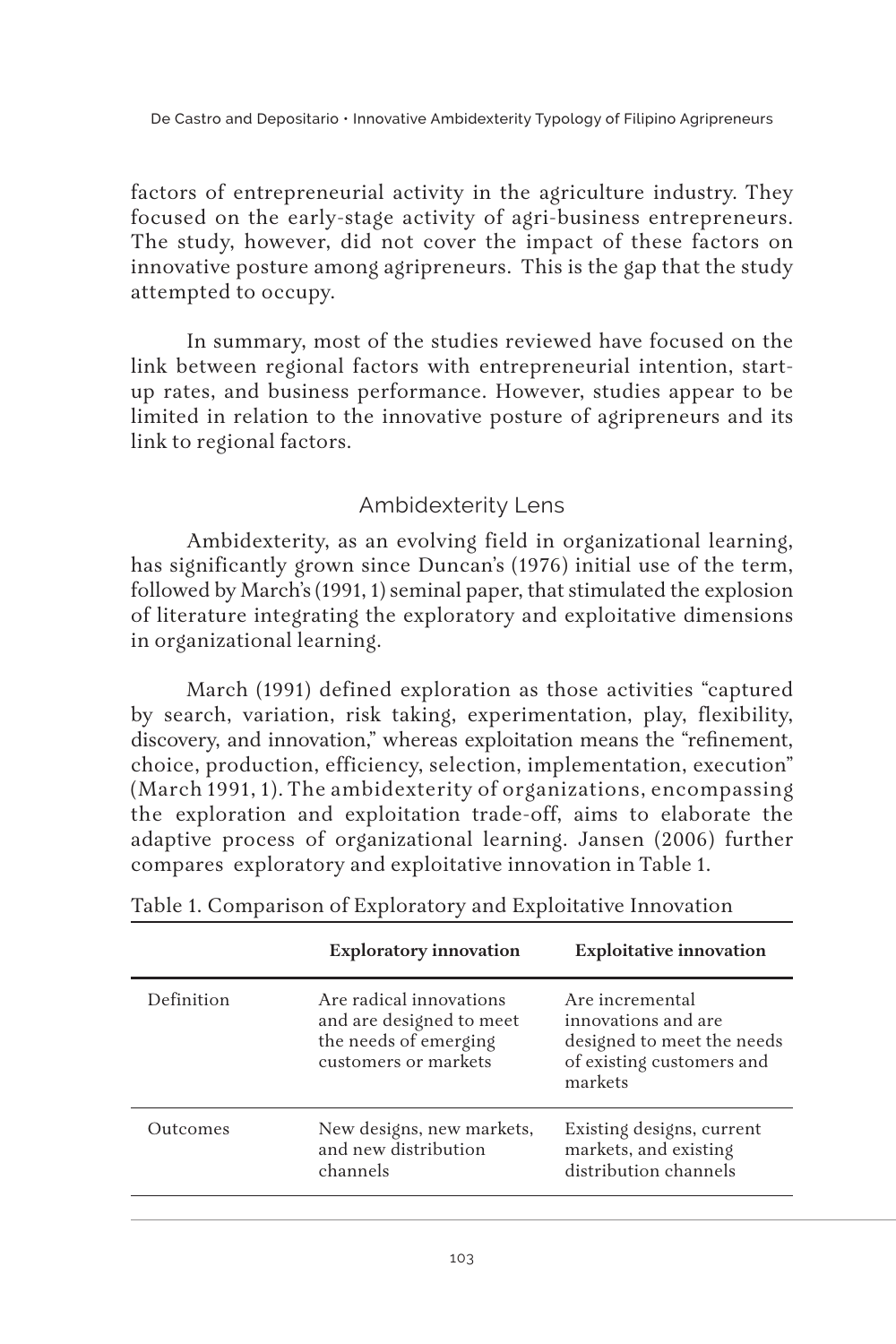| Knowledge base              | Require new knowledge<br>and departure from<br>existing knowledge      | Build and broaden existing<br>knowledge and skills   |
|-----------------------------|------------------------------------------------------------------------|------------------------------------------------------|
| Result from                 | Search, variation,<br>flexibility, experimentation,<br>and risk-taking | Refinement, production,<br>efficiency, and execution |
| Performance<br>implications | Distant in time                                                        | Short-term benefits                                  |

Adopted from Jansen (2005, 19)

The cultural inertia adopted by successful firms, which dictated conservative dynamism, focused mainly at enhancing process efficiency to maximize generated returns that hindered organizations from mutating into more relevant configurations. To reconcile paradoxical demands, the growth of inconsistent architecture resembles the ambidextrous forms of organizations necessary to survive environmental transitions (Benner 2003). Conversely, the application of ambidexterity on small and medium enterprises (SMEs) revealed contrasting observations. Formalization in SMEs, unlike in large organizations, is not associated with rigidity and exploitation but rather it simplifies operations, thereby fostering exploration. A close balance of exploration and exploitation mediates influence of structural, contextual, and leadership characteristics on SME performance (Chang and Hughes 2012).

Exploration and exploitation balance, though foreseen to produce distinctive benefits, may be difficult to achieve. Tension balance can be executed contextually via organizational separation (firm level), temporal separation (time), or domain separation (unit level). Defining relevant domains, however, still necessitates further investigation; likewise, how organizations simultaneously balance exploration and exploitation using multiple modes (Lavie, Stettner, and Tushman 2010). Promotion focus positively impacts exploration and exploitation under intense competition (Kammerlander, Burger, and Fust 2014).

Ambidextrous posture is useful when firms operate in competitive markets. At more intense internal rivalry, contextual ambidexterity-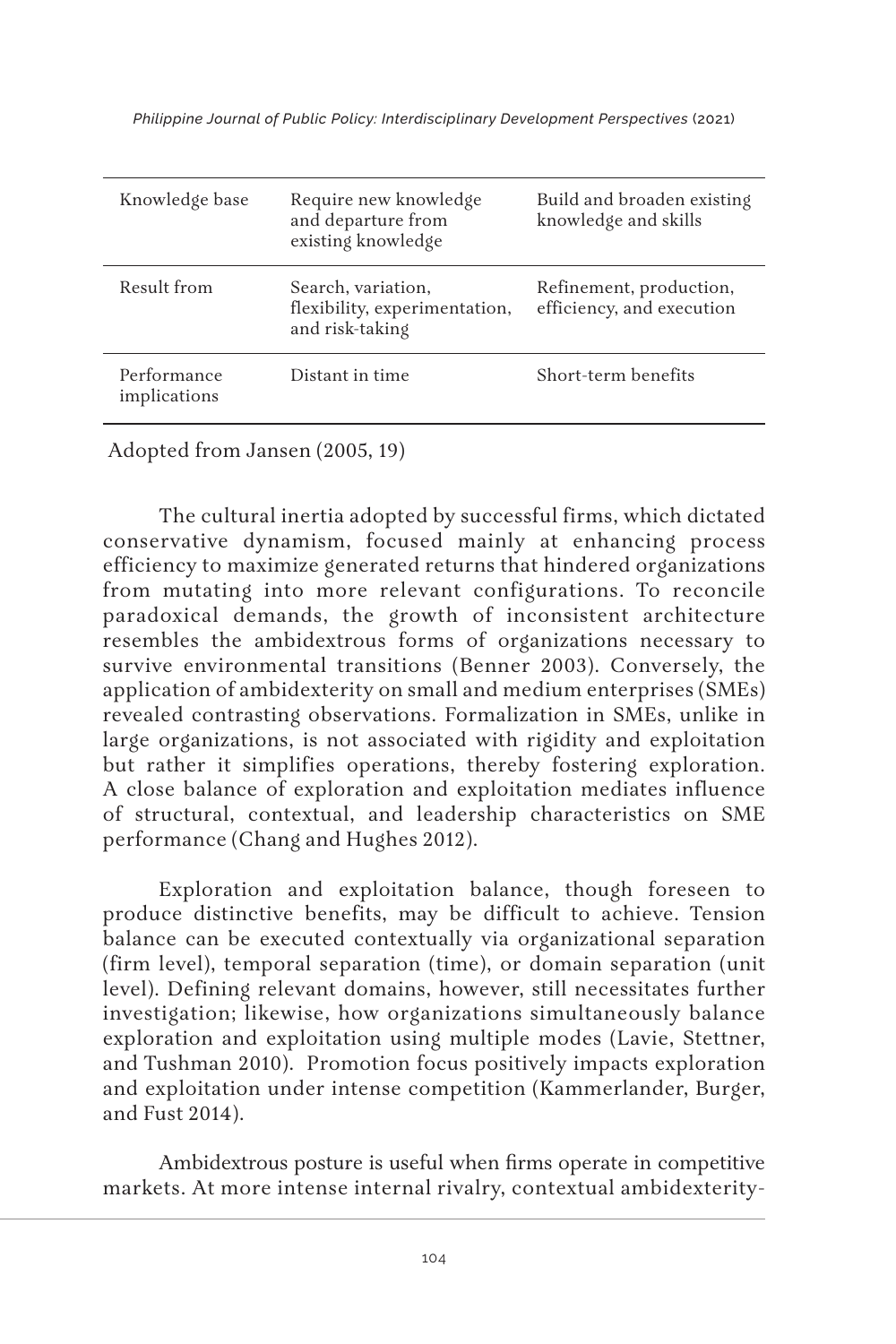performance relationship is dampened. At low levels of external rivalry, the relationship between contextual ambidexterity and firm performance becomes negative (De Clercq, Thongpapanl, and Dimov 2013).

Knowledge creation processes, involving both exploitation and exploration, should include a set of relevant factors (individual knowledge level, task complexity, and several social network metrics). Team creativity organized through knowledge creation is supported by the balance of exploitation and exploration (Choi and Lee 2015). Social capital is a positive and significant antecedent of both exploration and exploitation (Mura et al. 2014). Incremental innovation is positively influenced by knowledge accumulation capabilities (Fores and Camison 2016). Although structural differentiation does not affect ambidexterity, it has mixed effects on R&D project performance (Chandrasekaran, Linderman, and Schroeder 2012). Learning from distributors weakens firms' tendency to stress one type of innovation strategy over another.

Further investigations are recommended on defining domains of exploration and exploitation, potential and absorbed slack resources, and complex structures, performance implications and boundary solutions, and special team level characteristics that benefit exploration and exploitation. Extending scope to crossnational differences, use of upstream and downstream information, sectors covering broader geographical context, and data from multiple countries on broader cultural context is desired.

Although more radical and incremental innovation conjecture monotonic firm performance with environment turbulence moderating (Siguaw, Simpson, and Enz 2006), ambidexterity and generative learning influence new product performance, as moderated by competitive intensity in the case of the agricultural region in Turkey (Comez 2016).

In the study of Kortmann (2015), findings suggest that innovation orientation and cost orientation partially mediate the direct influence of ambidexterity-oriented decisions on innovative ambidexterity. Ambidexterity-oriented decisions qualify under strategy formulation, whereas innovation orientation and cost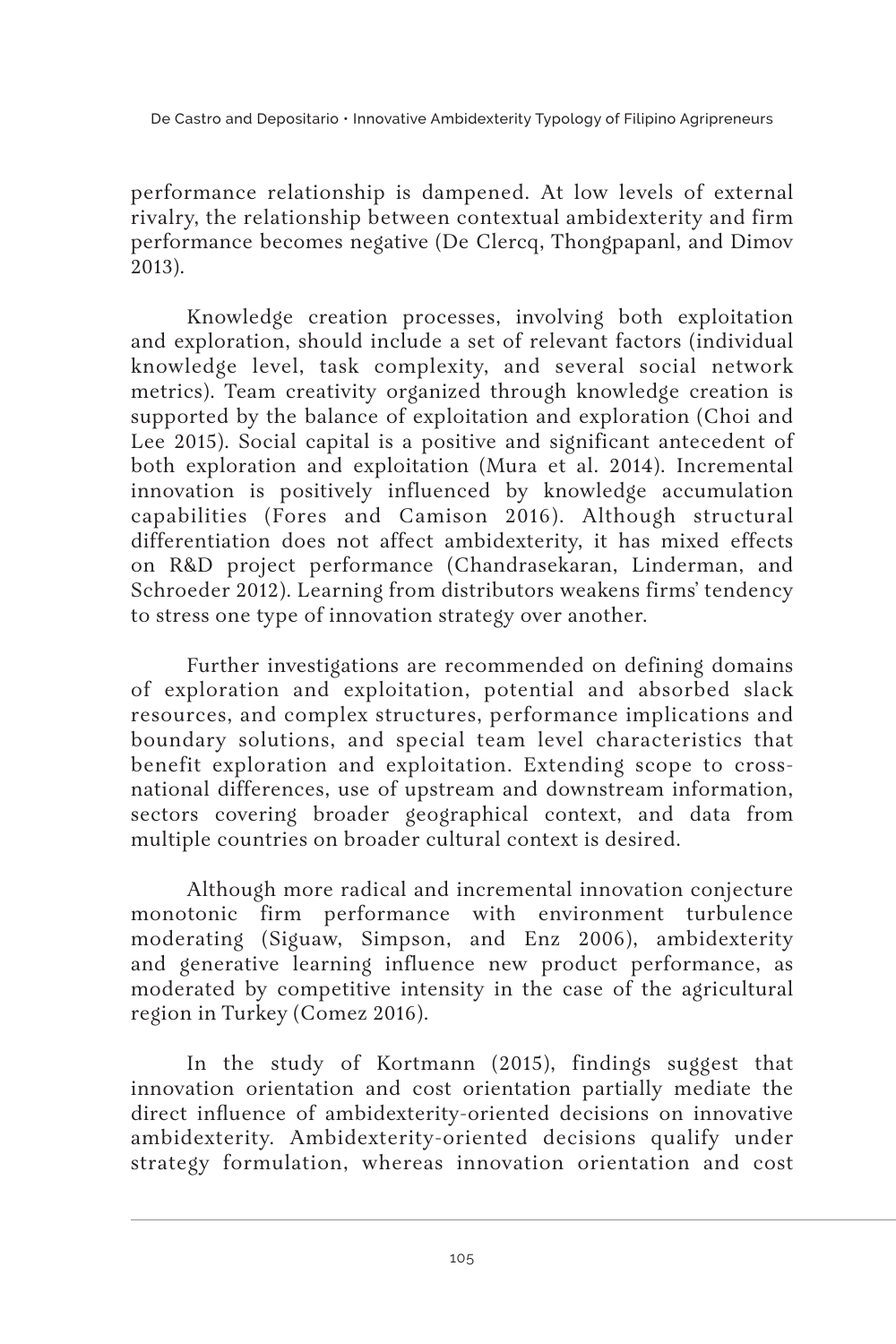orientation with strategy implementation. Results mean that strategic subprocesses are vital in enabling ambidextrous innovation behavior.

Following the works of He and Wong (2004), and Jansen (2005), Zhang, Wang and Wei (2019) averaged item scores on exploratory (new products for current markets, new products with new functions, new products based on new technology, and radically improved products) and exploitative innovations (improved current products than develop new products, updated technologies in current products, improved production than acquire new ones, extend function of current products, develop new products by extending current researches to similar fields) to arrive at the composite scale score.

Rodriguez and Hechanova's (2014) study on Philippine software companies revealed that ambidextrous team behavior is a predictor of innovation and is related to adaptive leadership, particularly with exploratory behavior more highly related to ambidexterity than exploitative behavior. Similarly, those that "prioritized exploration than exploitation were more likely to report financial success" (Nel, Curtis, and Lehtisaari 2020, 47).

A recent study by Gutierrez and Alvarez (2019) on Global Entrepreneurship Monitor–Adult Population Survey (GEM-APS), specifically on innovative orientation dimensions, investigated product newness, low competition, recent technology, and export orientation as predictors of entrepreneurial growth aspirations with the premise of growth-oriented entrepreneurs' innovation, technological change, and organizational development critical to business development. Psychological empowerment (i.e., meaning and impact), associated with entrepreneurial growth attitude, was attributed to entrepreneurial and innovative behavior. Innovative behavior and export orientation significantly predicted sustainable development moderated by financial capital.

As ambidexterity implies that firms deviate from existing products, technologies and practices, network extensiveness and proactive commitment have proven significant contributions (Heavy, Simsek, and Fox 2015). In addition, micro-behaviors of entrepreneurs elicited individual-level dualism as a result of lacking informal job description from external and internal factors (Volery, Mueller, and Siemens 2015).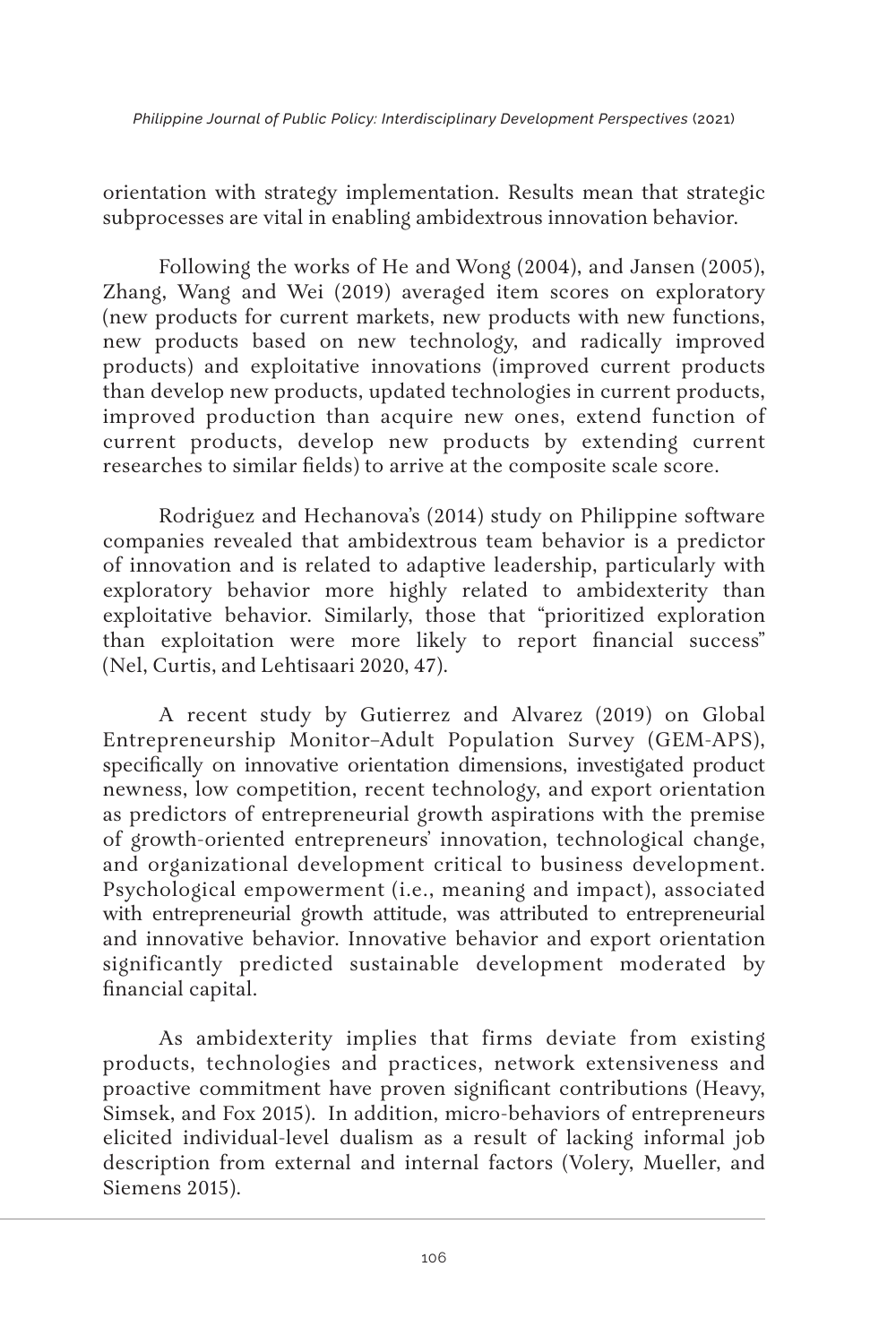The development of new products and services is indicative of innovative abilities that directly affect growth. Firms surrounded by less competition have better opportunities for growth. Advanced technologies combined with new products and services will significantly contribute to new ventures' growth. Export orientation is an essential dimension of entrepreneurial growth aspiration (Gutierrez and Alvarez 2019). More recent investigation on ambidexterity recommends a multidisciplinary perspective to understand determinants, outcomes, and contingencies in relation to international business at different levels (Liu, Collinson, Cooper, and Baglieri 2021).

Given that there is a significant amount of studies on innovation, it was noted that there is still a dearth of research conducted on innovative ambidexterity posture of agripreneurs.

# Conceptual Framework of the Study

This study utilized an innovative ambidexterity lens to examine the innovative ambidexterity postures of Filipino agripreneurs in relation to regional factors. Innovative ambidexterity is operationally defined as the balance between exploitative and exploratory innovative postures among Filipino agripreneurs.

The regional factors are classified as formal and informal regional factors. The formal factors consist of the economic, technological, politico-legal, socio-demographic, infrastructural, and natural environments. Meanwhile, the informal institutional factors are the personal and entrepreneurial attributes of the agripreneurs, specifically age, gender, literacy level, and networks, among others.

The institutional factors in this study are considered as either enabling or hindering factors to the development of innovative ambidexterity postures. The innovative ambidexterity postures are exploratory, ambidextrous, and exploitative. They were based on four innovative orientation dimensions: product innovation, market competition, technology innovation, and international market development.

Based on the exploration–exploitation or ambidexterity framework, the innovative posture of agripreneurs can be significantly influenced by regional environmental factors that may enable or deter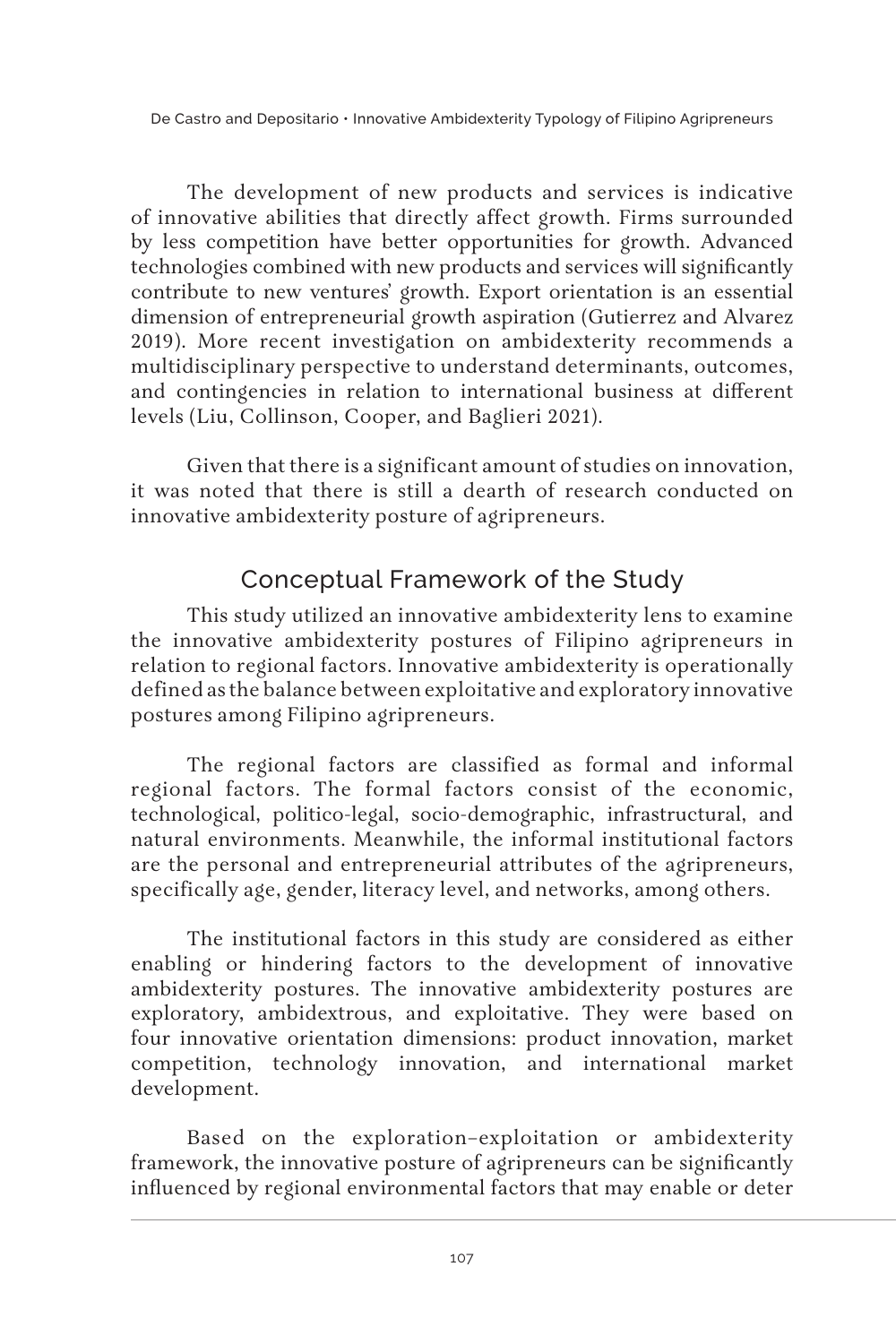

processes vital to innovation, such as knowledge transfer, capacitybuilding, and networking.

Figure 1. Regional Factors Influencing Innovative Ambidexterity Posture of Agripreneurs

# Methodology

The Global Entrepreneurship Monitor (GEM) is the largest and most comprehensive database from a centralized global network of member institutions throughout the world. GEM uses a global standardized framework as guide for adult population surveys (APS), individual-level and national export survey (NES), and entrepreneurial framework conditions per country. Started in 1997 by Babson College USA and London Business School UK, the GEM has developed into the global leading consortia that spread in over 100 countries providing a longitudinal study, which comprises 90% of the world's total Gross Domestic Product (GDP) (Xavier et al. 2014).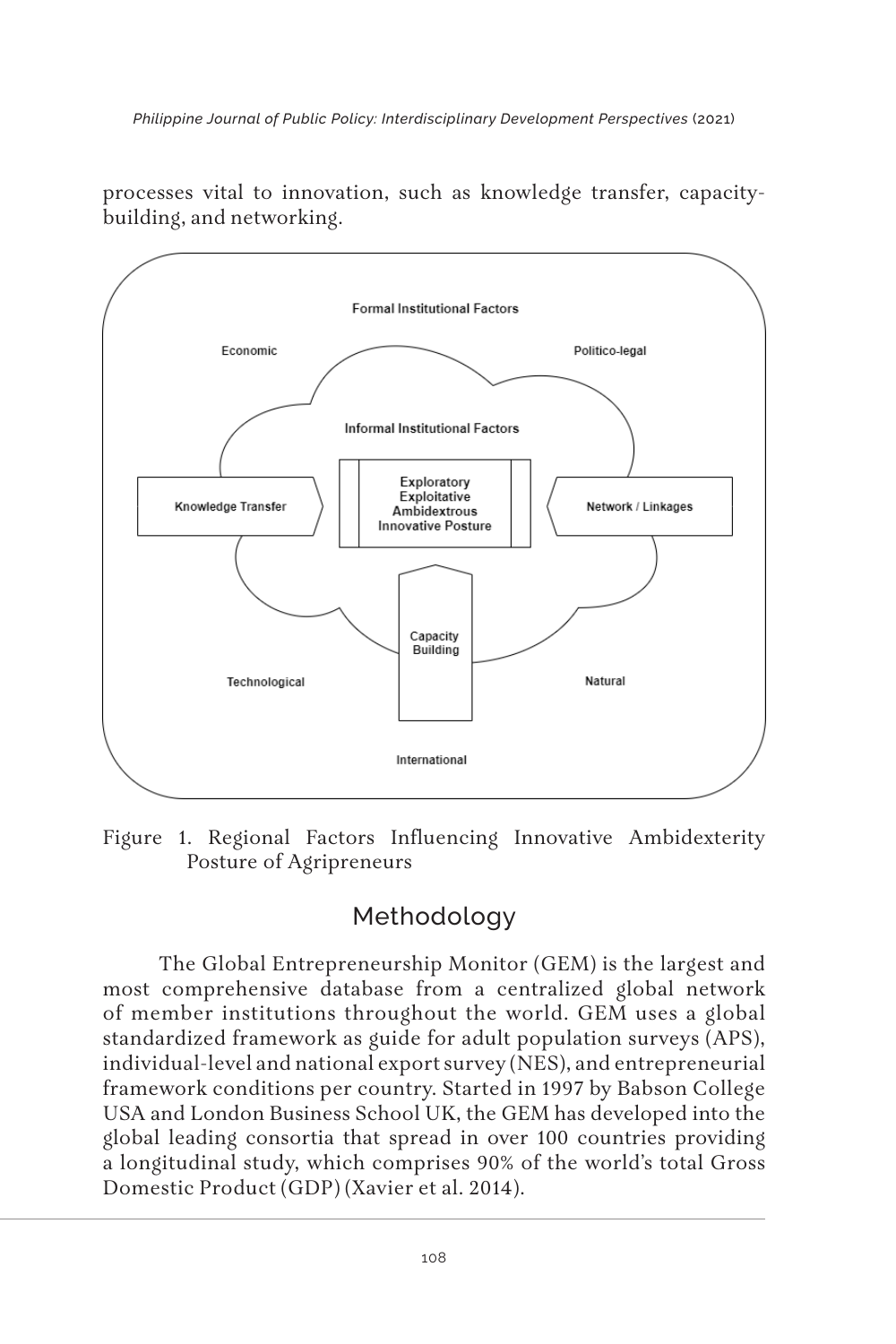The GEM Framework measures the entrepreneurial activities at the individual level throughout the different phases of the entrepreneurial pipeline. Anchoring on GEM sampling design, a multi-stage sampling resulted. The GEM-participating academic teams randomly selected 2,000 adults, ages 18 to 64 years old, nationwide. Stratifications were based on gender, age, population group, region, and community size. Sample calculations were assessed and approved by the global data team to ensure uniformity across participating economies. In the Philippines, De La Salle University (DLSU), funded by the International Development Research Center, spearheaded and supervised the conduct of the survey in coordination with TNS Philippines, the vendor agency that enumerated the Adult Population Survey through face-to-face interviews. The DLSU Angelo King Institute served as the repository of these databases after responses were encoded and standardized (Xavier et al. 2015).

 Coming from a three-year panel data, of at least 2,000 randomly sampled entrepreneurs per year nationwide across all regions in the Philippines, an additional step was undertaken to select only established entrepreneurs belonging to the agricultural value chain. Out of around 6,000 entrepreneurs in the representative random samples, only 174 were established agripreneurs. In this paper, only established owner-managers from the GEM-APS were shortlisted as participants to hold other underlying factors with uncertainties and complexities involved with early start-ups.

These established owner managers were agripreneurs, ages 18–64, owning and managing an agribusiness enterprise for more than 42 months. GEM recognized established businesses as the core of any country's economic canvas (Singer, Amoros, and Moska 2015), as well as demonstrating social and economic stability (Hill et al. 2017).

The GEM framework introduced innovative orientation in terms of product/market as to "how much an entrepreneur's product/service is new to all or some customers" (Singer, Amoros, and Moska 2015, 50) and "if few or no other businesses offer the same product or service" (Singer, Amoros, and Moska 2015, 50). In addition, GEM also looked at international orientation according to the share of customers living inside and outside the country. Another entrepreneurial aspiration, aside from growth, is internationalization that is "going international" in order to attain larger markets (Xavier et al. 2015).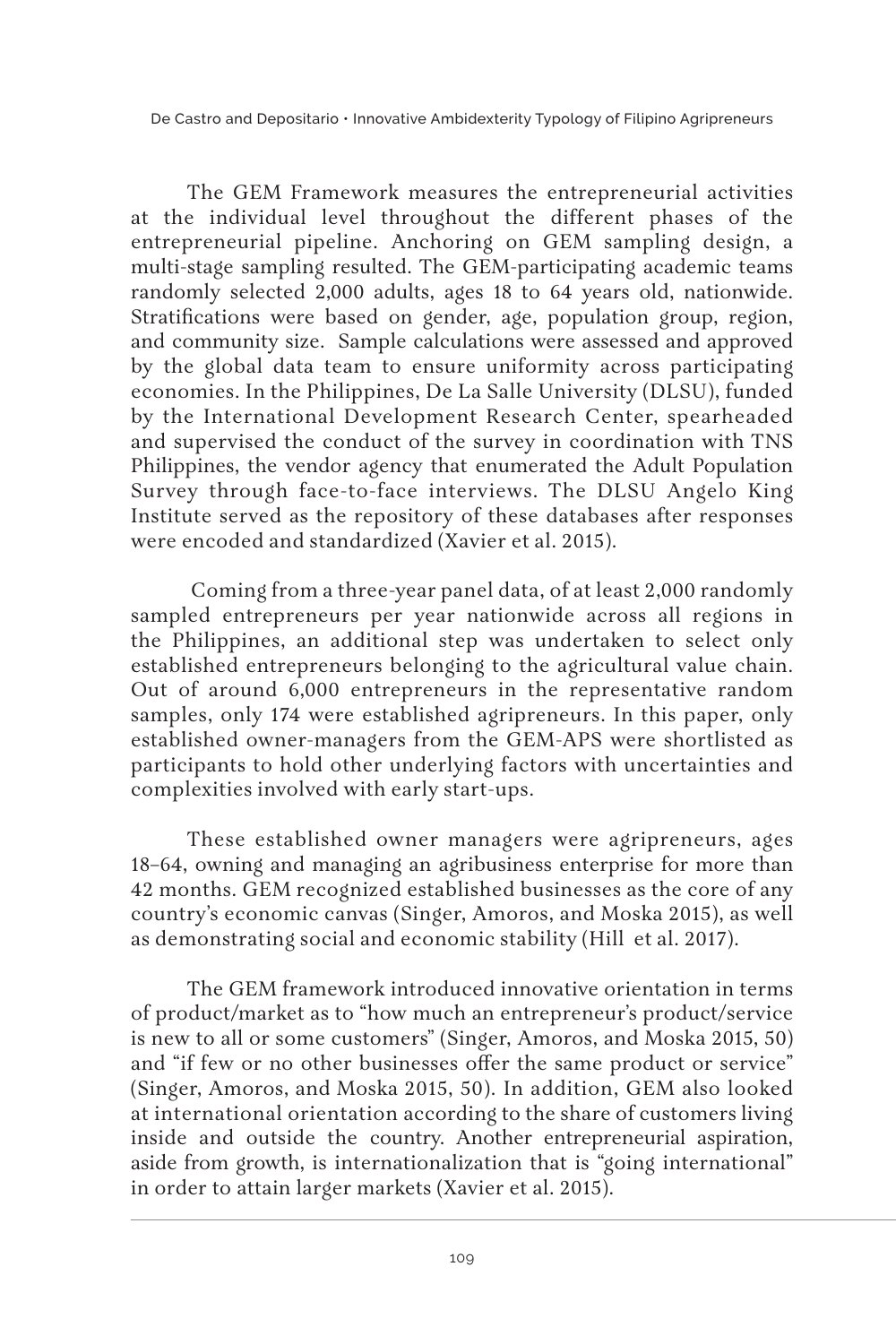The paper focused on proposing a typology of agripreneurs using ambidexterity through unsupervised K-means cluster analysis. Furthermore, innovative indices of agripreneurs, in each of the generated clusters, were derived. Aside from the descriptive statistics, regressions were performed on proxy variables and innovative postures.

# Results and Discussion

### Profile of Study Participants

The study participants, consisting of a total of 174 agripreneurs, was derived from the GEM-APS Philippine Economy 2013 to 2015 cross-sectional repeated measures across agricultural value chain stages and subsectors in the Philippines. Only established Filipino agripreneurs had been included in this study, or those who have been in operation for at least three-and-a-half years or 42 months. There were 62 agripreneurs from 2013, specifically 45 from 2014 and 67 from 2015. The number of samples, according to administrative regions, is summarized in Table 2.

|              |                                         |                | <b>GEM-APS</b> |                |
|--------------|-----------------------------------------|----------------|----------------|----------------|
|              | <b>Administrative Regions</b>           | 2013           | 2014           | 2015           |
| <b>ARMM</b>  | Autonomous Region of Muslim<br>Mindanao | $\Omega$       | 1              | $\overline{4}$ |
| CAR          | Cordillera Autonomous Region            | $\Omega$       | $\Omega$       | $\Omega$       |
| <b>NCR</b>   | National Capital Region                 | 11             | 3              | $\mathbf{Q}$   |
| I            | Ilocos Region                           | $\overline{4}$ | $\overline{4}$ | 5              |
| $\mathbf{I}$ | Cagayan Valley                          | 4              | 1              | $\mathbf{1}$   |
| Ш            | Central Luzon                           | 5              | 1              | 3              |

#### Table 2. Regional Distribution of Study Participants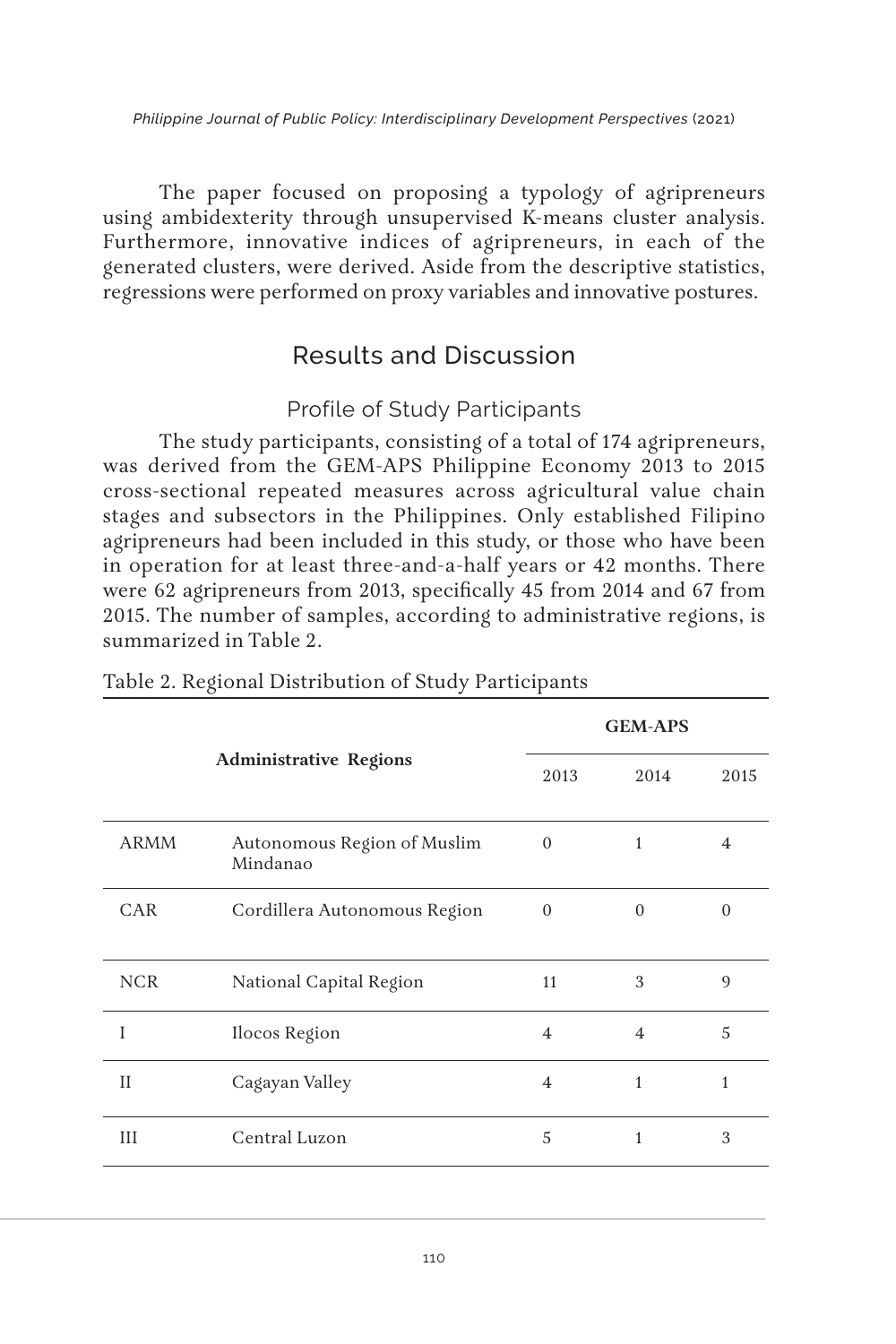| <b>IVA</b>  | Calabarzon          | 10             | $\mathbf{1}$   | 7              |
|-------------|---------------------|----------------|----------------|----------------|
| <b>IVB</b>  | Mimaropa            | $\mathbf{0}$   | $\overline{4}$ | $\mathbf{1}$   |
| V           | <b>Bicol Region</b> | $\overline{0}$ | 7              | 5              |
| VI          | Western Visayas     | 11             | 6              | 3              |
| VII         | Central Visayas     | $\overline{2}$ | $\overline{4}$ | 5              |
| <b>VIII</b> | Eastern Visayas     | $\overline{2}$ | 3              | $\overline{2}$ |
| IX          | Western Mindanao    | 5              | 3              | 9              |
| X           | Northern Mindanao   | 3              | $\overline{4}$ | 5              |
| XI          | Southern Mindanao   | $\overline{2}$ | $\overline{0}$ | 3              |
| XII         | Central Mindanao    | $\mathbf{1}$   | 3              | $\overline{2}$ |
| XIII        | Caraga              | $\overline{2}$ | $\overline{0}$ | 3              |
|             | <b>TOTAL</b>        | 62             | 45             | 67             |

Table 3 presents the number of agripreneurs in this study according to stages and subsectors of the Agricultural Value Chain. Majority of the agripreneurs from GEM-APS 2013 to 2015 (51.1%) belonged to the distribution stage of the agricultural value chain, followed by processing (31.6%), and farm-production (16.1%). Seventy percent of agripreneurs in the National Capital Region were into processing. Majority of agripreneurs in the Ilocos (92%), Calabarzon (44%), Western Visayas (60%), and Western Mindanao (71%) were into distribution/marketing.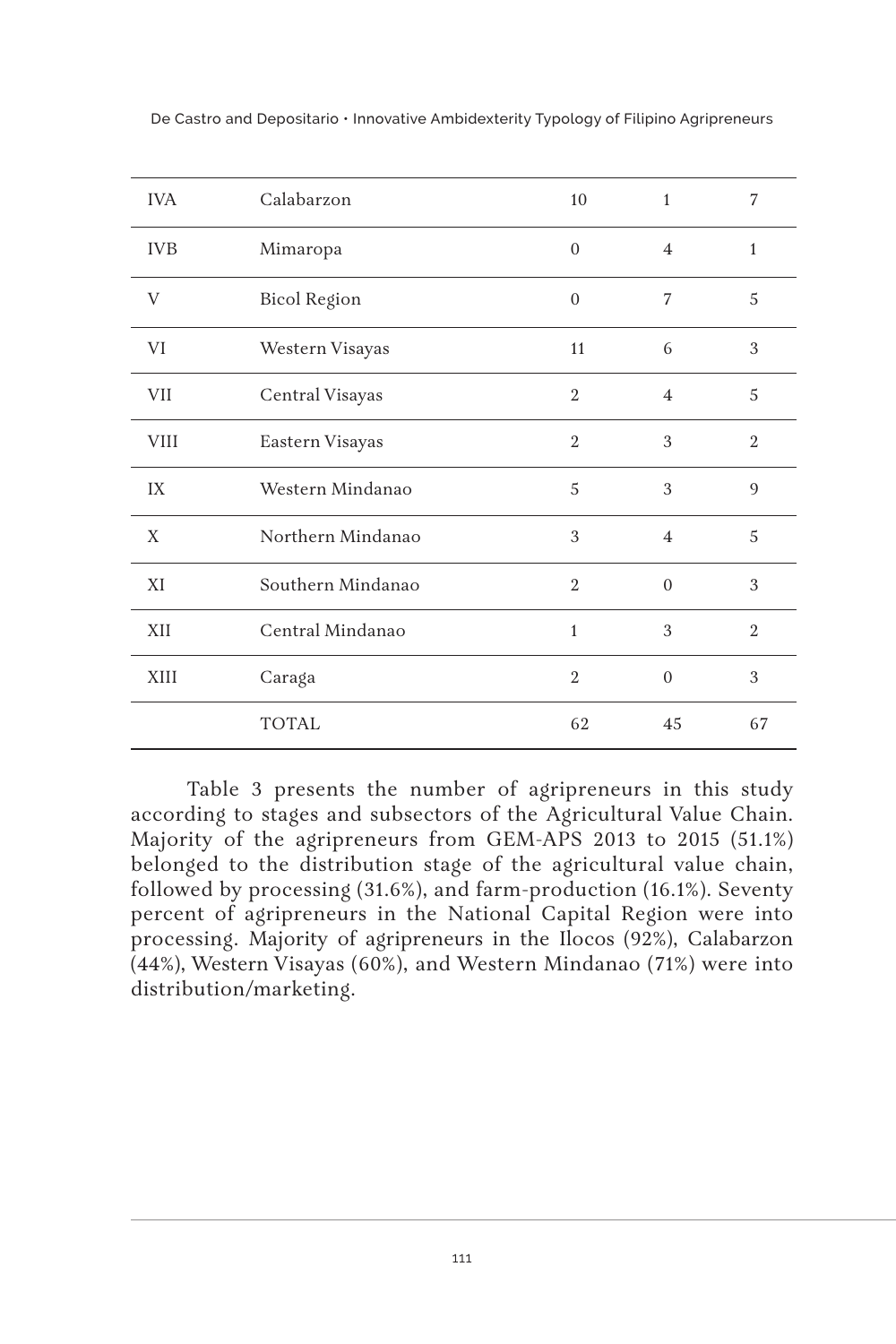| <b>Agribusiness Subsector</b> | <b>Total Frequency</b> | Total<br>Percentage |
|-------------------------------|------------------------|---------------------|
| <b>Fruits and Crops</b>       | 86                     | 49%                 |
| Poultry and Livestock         | 45                     | 26%                 |
| Fishery                       | 34                     | 20%                 |
| Forestry                      | 9                      | 5%                  |
| Total                         | 174                    | 100%                |

Most (49%) agripreneurs were classified under fruits and crops, followed by poultry and livestock (26%), and fishery (20%). Only 5% of the GEM-APS Filipino agripreneurs were in the forestry subsector.

All administrative regions were dominated by fruits and crops, except for Ilocos Region dominated by fishery subsector (46.1%) and Eastern Visayas dominated by poultry and livestock (42.9%). Mimaropa (40.0%) and Central Visayas (45.5%) had equal percentages under fruits and crops, as well as poultry and livestock subsectors. The highest regional percentage of the forestry subsector were with Caraga (40.0%) and Cagayan Valley (28.6%).

#### Innovative Ambidexterity Clusters

The innovation orientation dimensions were utilized to classify Filipino agripreneurs according to their innovative ambidexterity postures. Applying unsupervised K-means cluster analysis, with groupings extracted according to the natural behavior of data relative to the group means, three clusters of Filipino agripreneurs were derived. The clusters generated were labeled as "purely exploitative," "mixed ambidextrous," and the "generally exploratory" clusters based on the posture more consistently manifested across the four dimensions (see Table 8).

Most of the agripreneurs fell under the "purely exploitative" cluster. In this cluster, the majority manifested exploitative behavior across all the four innovative ambidexterity dimensions. The highest percentage of those in the cluster were exploitative, in terms of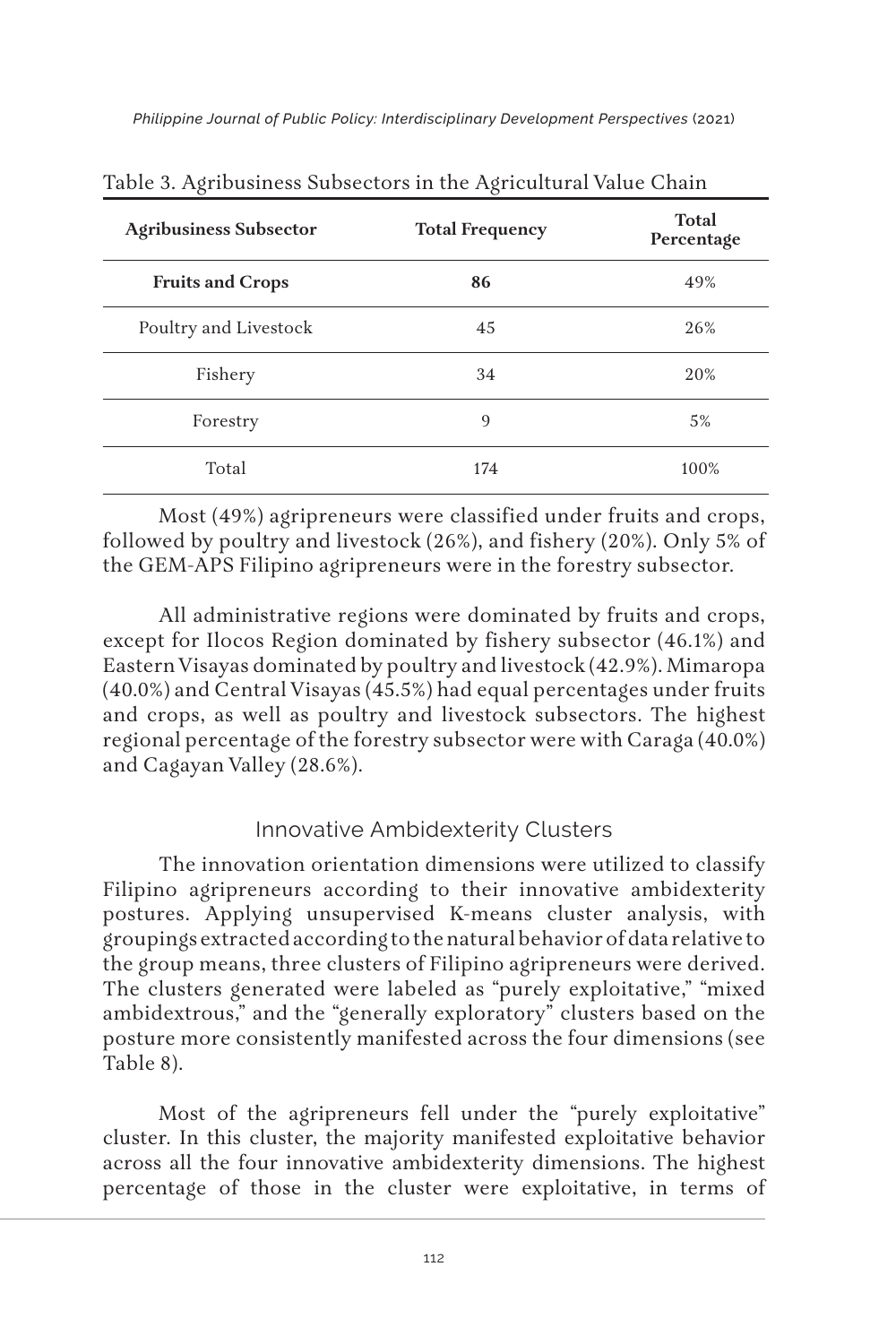international market development (88.23%) and technology innovation (74.12%).

The second cluster was composed of 54 agripreneurs who exhibited "mixed ambidextrous" posture. In terms of product innovation, the majority (44.44%) of the agripreneurs in this cluster were exploratory. On the other hand, in terms of market competition, more than half (51.85%) manifested ambidextrous behavior. Meanwhile, the majority exhibited exploitative behavior in terms of technology innovation (44.44%) and international market development (55.56%).

The "generally exploratory" cluster had the least number (12) of agripreneurs. In this cluster, the agripreneurs were predominantly exploratory in terms of product innovation (91.67%), technology innovation (66.67%), and international market development (75.00%). However, in terms of market competition, 50% were exploitative and 50% were ambidextrous. The number of "generally exploratory" agripreneurs with ambidextrous posture, in terms of market competition, was quite similar (even lower) when compared with the "mixed ambidextrous" cluster.

|      | Exploitative |      | Ambidextrous |              | Exploratory |  |
|------|--------------|------|--------------|--------------|-------------|--|
| Freq | Percent      | Freq | Percent      | Freq         | Percent     |  |
| 56   | 65.89        | 21   | 24.71        | 8            | 9.41        |  |
| 53   | 62.35        | 31   | 36.47        | $\mathbf{1}$ | 1.18        |  |
| 63   | 74.12        | 15   | 17.65        | 7            | 8.24        |  |
| 75   | 88.23        | 10   | 11.76        | $\Omega$     | 0.00        |  |
|      |              |      |              |              |             |  |

Table 4. Innovative Ambidexterity Clusters of Filipino Agripreneurs from GEM APS 2013 to 2015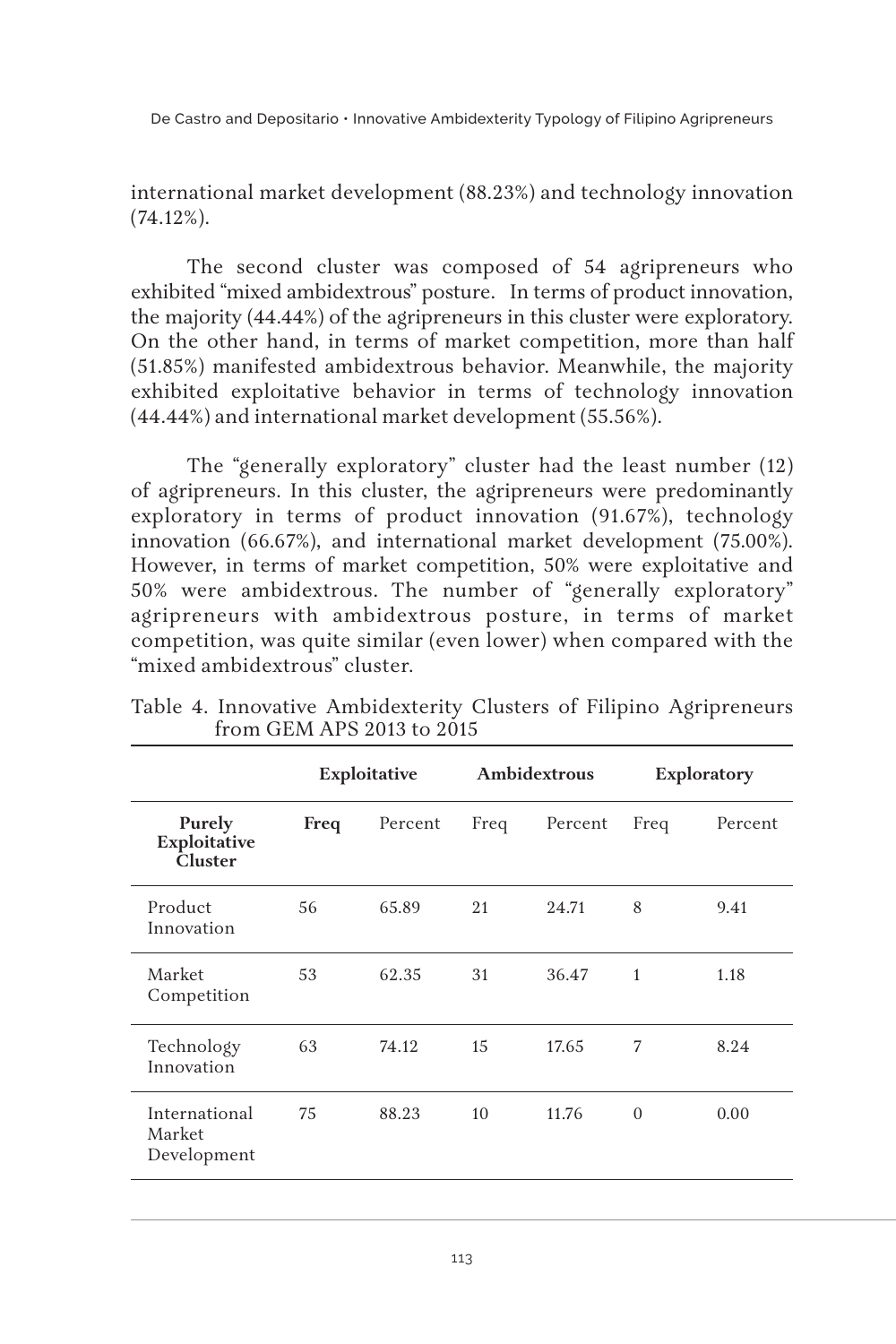| Mixed<br>Ambidextrous<br>Cluster       | Freq         | Percent | Freq         | Percent | Freq           | Percent |
|----------------------------------------|--------------|---------|--------------|---------|----------------|---------|
| Product<br>Innovation                  | 13           | 24.07   | 17           | 31.48   | 24             | 44.44   |
| Market<br>Competition                  | 20           | 37.04   | 28           | 51.85   | 6              | 11.11   |
| Technology<br>Innovation               | 24           | 44.44   | 19           | 35.19   | 11             | 20.37   |
| International<br>Market<br>Development | 30           | 55.56   | 15           | 27.78   | $\mathbf{Q}$   | 16.67   |
| Generally<br>Exploratory<br>Cluster    | Freq         | Percent | Freq         | Percent | Freq           | Percent |
|                                        |              |         |              |         |                |         |
| Product<br>Innovation                  | $\Omega$     | 0.00    | $\mathbf{1}$ | 8.33    | 11             | 91.67   |
| Market<br>Competition                  | 6            | 50.00   | 6            | 50.00   | $\overline{0}$ | 0.00    |
| Technology<br>Innovation               | $\mathbf{1}$ | 8.33    | 3            | 25.00   | 8              | 66.67   |

The "purely exploitative" cluster exhibited dominantly exploitative posture throughout the four innovative ambidexterity dimensions: product innovation, market competition, technology innovation, and international market development.

The "mixed ambidextrous" cluster showed dominant exploitative behavior in terms of technology innovation and international development, dominant ambidextrous behavior in terms of market competition, and dominantly exploratory behavior in terms of product innovation.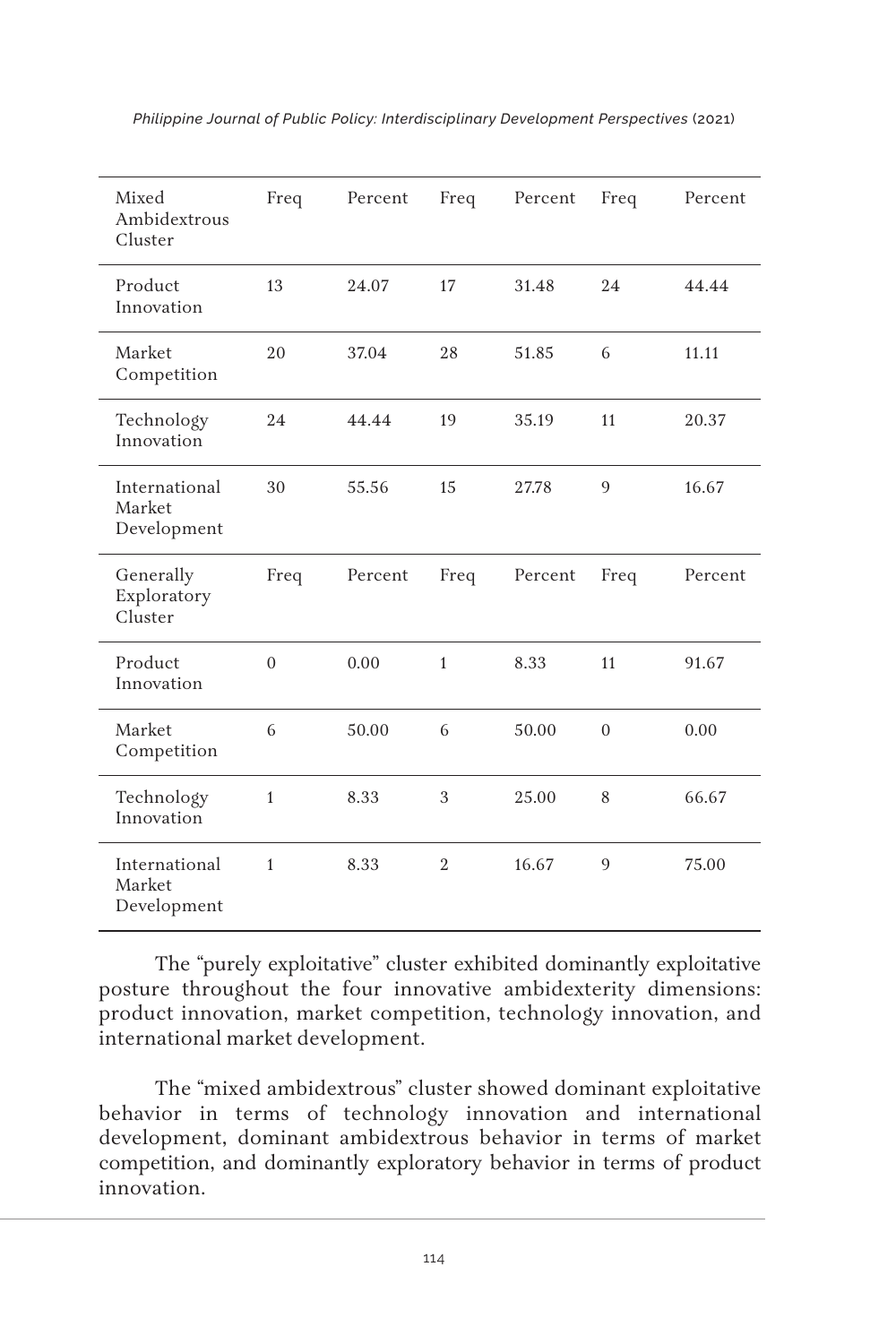The "generally exploratory" cluster displayed dominant exploratory behavior in terms of product innovation, technology innovation, and international market development but dominantly exploitative in terms of market competition.

Of the three clusters, the third cluster or the "generally exploratory" agripreneurs was considered by the researchers as the optimal posture for business success. It was noted that more "generally exploratory" agripreneurs had better performance in terms of business longevity of above 10 years (66.7%). They are followed by the "mixed ambidextrous" agripreneurs and lastly, the "purely exploitative" agripreneurs. Table 9 classifies business longevity according to innovative clusters.

In addition, the innovative ambidexterity index was further calculated from the normalized scores as presented in the equation.

Table 5 shows the derived innovative ambidexterity indices of GEM-APS from 2013 to 2015, specifically of the established Filipino agripreneurs and their corresponding clusters.

| Innovative<br>Ambidexterity<br>Index |    | <b>Purely Exploitative</b><br>Cluster<br>$(0.000 - 0.250)$ |    | Mixed<br>Ambidexterity<br>Cluster<br>$(0.375 - 0.500)$ |                | Generally<br><b>Exploratory Cluster</b><br>$(0.625 - 0.875)$ |
|--------------------------------------|----|------------------------------------------------------------|----|--------------------------------------------------------|----------------|--------------------------------------------------------------|
| 0.000                                | 17 | 11.26                                                      |    |                                                        |                |                                                              |
| 0.125                                | 27 | 17.88                                                      |    |                                                        |                |                                                              |
| 0.250                                | 41 | 27.15                                                      |    |                                                        |                |                                                              |
| 0.375                                |    |                                                            | 37 | 24.50                                                  |                |                                                              |
| 0.500                                |    |                                                            | 17 | 11.26                                                  |                |                                                              |
| 0.625                                |    |                                                            |    |                                                        | 6              | 3.97                                                         |
| 0.750                                |    |                                                            |    |                                                        | $\overline{4}$ | 2.65                                                         |

Table 5. Innovative Ambidexterity Index of Established Filipino Agripreneurs from GEM APS 2013 to 2015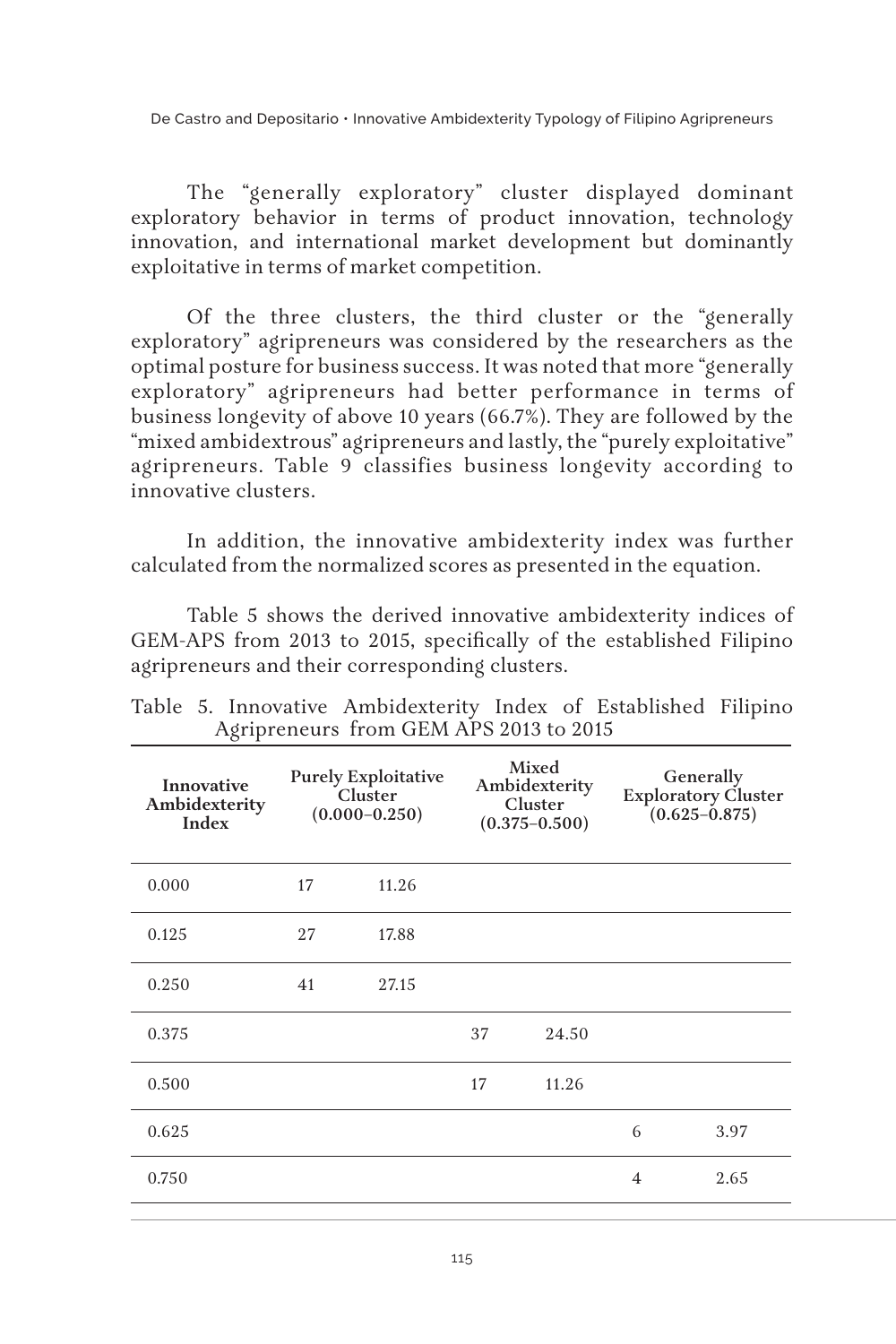| 0.875 |    |       |    |       |    | 1.32 |
|-------|----|-------|----|-------|----|------|
| Total | 85 | 56.29 | 54 | 35.76 | 12 | 7.94 |

For this study, the purely exploitative cluster agripreneurs had innovative ambidexterity indices from 0.000 to 0.250. The mixed ambidexterity cluster agripreneurs generated indices from 0.375 to 0.500, while the generally exploratory cluster agripreneurs had indices ranging from 0.625 to 0.875. Hence, based on the above results, while at the same time considering the cluster boundaries, the innovative ambidexterity index for Filipino agripreneurs encompassing four innovative ambidexterity dimensions (product innovation, market competition, technology innovation, and international market development) would be as follows:

| Purely exploitative   | 0.000 to 0.437 |
|-----------------------|----------------|
| Mixed ambidextrous    | 0.438 to 0.562 |
| Generally exploratory | 0.563 to 1.000 |

Considering the business longevity associated with each innovative cluster, the majority of the generally exploratory cluster agripreneurs had more than 10 years business longevity as shown in Table 6.

| <b>Business</b><br>Longevity |    | Purely<br>Exploitative |          | Mixed<br>Ambidextrous |                | Generally<br>Exploratory | Total |
|------------------------------|----|------------------------|----------|-----------------------|----------------|--------------------------|-------|
| 10 years and<br>below        | 42 | 52.5 %                 | 36       | 67.9 %                | $\overline{4}$ | 33.3 %                   | 82    |
| Above 10 years               | 38 | 47.5 %                 | 17       | 32.1 %                | 8              | 66.7 %                   | 63    |
| Total                        |    | 80                     | 12<br>53 |                       |                | 145                      |       |

Table 6. Innovative Ambidexterity Clusters and Business Longevity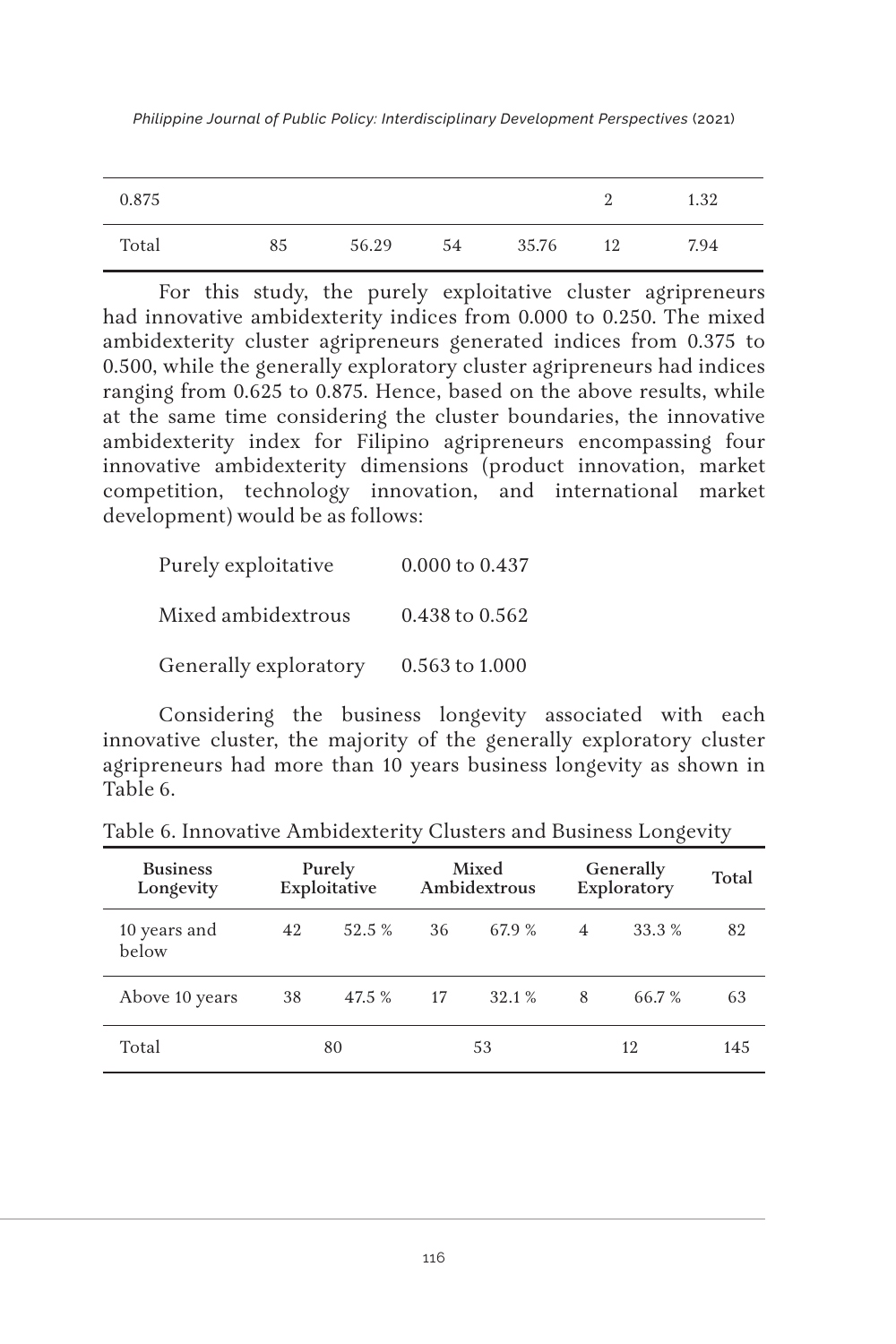### Formal Institutional Factors and Innovative Ambidexterity

The formal institutional factors of the external environment contribute to processes that may enable or deter exploration in the regions under study. After appropriate transformations have been applied on the datasets to satisfy the condition of normality, significant influence of regional factors were observed with each innovative ambidexterity dimension. Among the four innovative ambidexterity dimensions studied, product innovation appeared to be most influenced by the formal institutional factors. Interestingly, each of the other three innovative dimensions was proven to be affected by at least one formal factor variable.

The economic activities that surround the agripreneurs contribute to their posture towards innovating product attributes. Demand for new and improved products "pull" product innovations. The shared service facilities, which indicate avenues of technology transfer, provide the "push" effect for agripreneurs to product innovate. Product innovation is also significantly influenced by annual precipitation. This is especially true in the case of farm production where the type of commodity is affected to a large extent by the prevailing weather conditions. Likewise, the purchase behavior of consumers is largely affected by weather conditions. Lastly, product innovation was still seen to be significantly affected by terrorism, even though its R2 coefficient was quite low. In summary, the economic, technological, natural, and politico-legal environment were found to influence the product innovative ambidexterity posture of Filipino agripreneurs.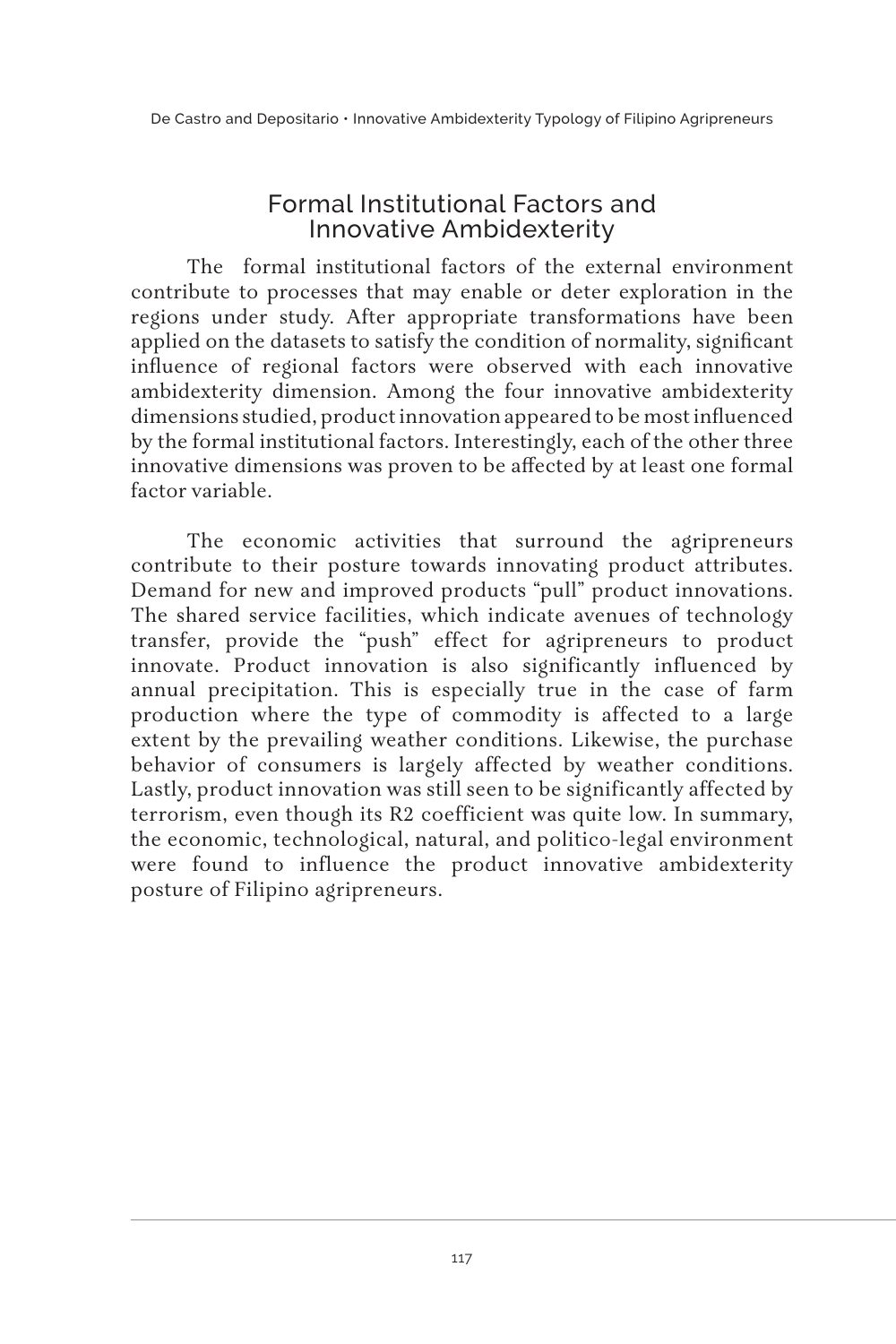| Innovative<br>Orientation | <b>Formal Factors</b> | Proxies (form)                    | R squared  | P-value |
|---------------------------|-----------------------|-----------------------------------|------------|---------|
|                           | Economic              | GRDP per<br>capita (log)          | $0.456***$ | 0.000   |
| Product<br>Innovation     | Technological         | SSF (log)                         | $0.193***$ | 0.003   |
|                           | Natural               | Annual<br>precipitation<br>(sqrt) | $0.538***$ | 0.001   |
|                           | Political             | Terrorism<br>(dummy)              | $0.040***$ | 0.009   |
| Market<br>Competition     | Economic              | GRDP per<br>capita (log)          | 0.271      | 0.263   |
|                           | Technological         | SSF (log)                         | 0.086      | 0.461   |
|                           | Natural               | Annual<br>precipitation<br>(sqrt) | 0.378      | 0.342   |
|                           | Political             | Terrorism<br>(dummy)              | $0.017*$   | 0.089   |
| Technology<br>Innovation  | Economic              | GRDP per<br>capita (log)          | $0.385***$ | 0.004   |
|                           | Technological         | SSF (log)                         | $0.212***$ | 0.003   |
|                           | Natural               | Annual<br>precipitation<br>(sqrt) | $0.502***$ | 0.006   |
|                           | Political             | Terrorism<br>(dummy)              | 0.013      | 0.162   |

| Table 7. Univariate Regression of Formal Institutional Factors with |  |  |  |
|---------------------------------------------------------------------|--|--|--|
| Innovative Ambidexterity                                            |  |  |  |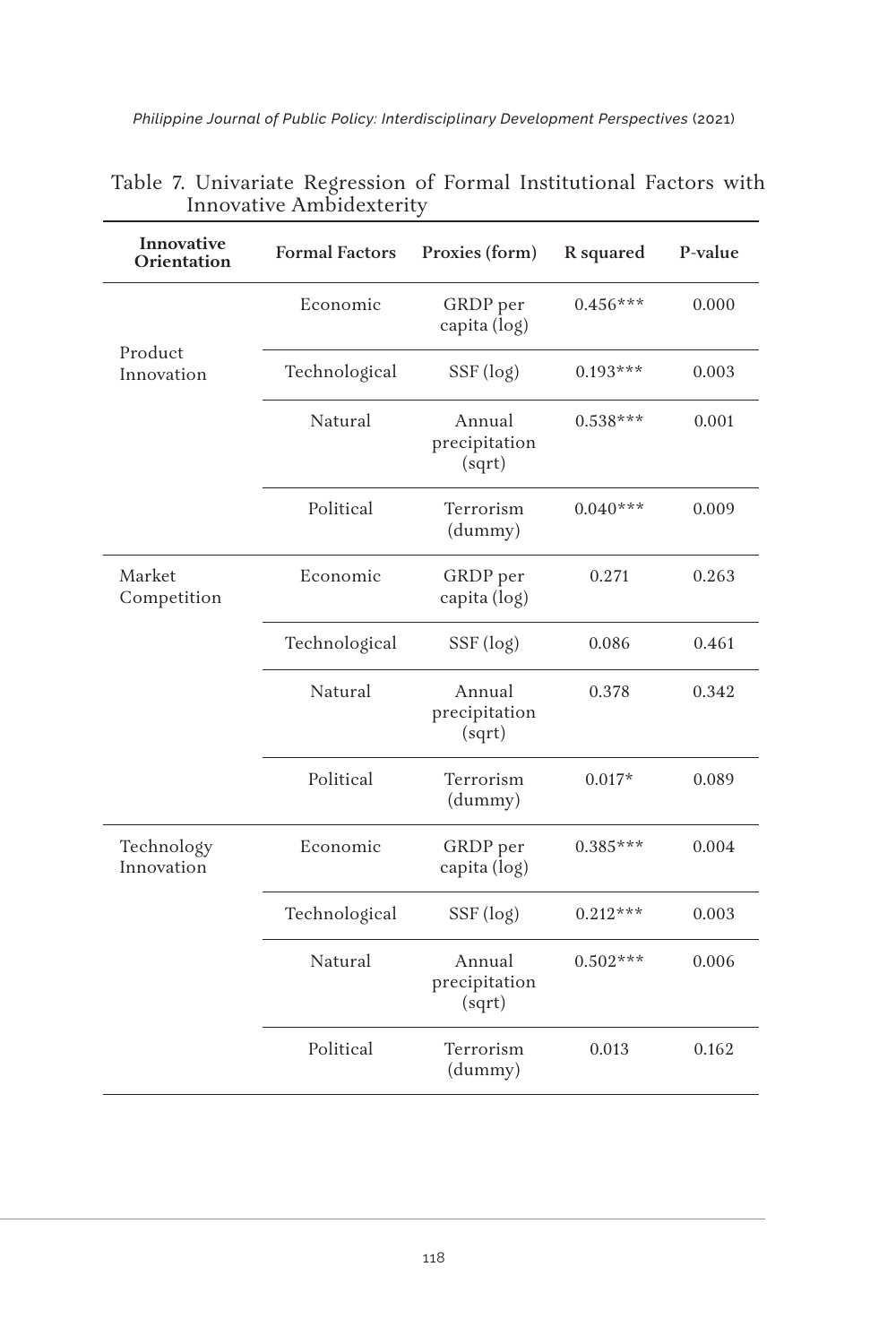| International<br>Market<br>Development | Economic      | GRDP per<br>capita (log)          | $0.403***$ | 0.001 |
|----------------------------------------|---------------|-----------------------------------|------------|-------|
|                                        | Technological | SSF (log)                         | 0.115      | 0.182 |
|                                        | Natural       | Annual<br>precipitation<br>(sqrt) | $0.529***$ | 0.001 |
|                                        | Political     | Terrorism<br>(dummy)              | 0.006      | 0.335 |

N.B. \*\*\*, \*\*, \* denote significance at 1%, 5% and 10%.

For market competition, the significant regional factor observed was terrorism. The role of the economic environment on agriculture, hunting, fishery, and forestry sectors manifested significant influence on the market innovative ambidexterity of agripreneurs. Somehow, terrorism also affects agripreneurs' decision to market innovate at 10%. In relation to shared insights of FGD participants, insurgencies and hostile political environment inhibited agripreneurs' decision to explore new markets due to security threat to both supply and demand side.

Most regional factors, except terrorism, influenced technology innovation. As technology innovation is dependent on access and availability of technology, the economic environment, as well as support provided by the government for technology transfer, highly promote an enabling innovation ecosystem for agripreneurs to innovate. In the case of perishable produce, the presence and accessibility of suitable technology to lengthen product shelf-life helps diminish uncertainties involved with fluctuating market behavior induced by weather conditions.

 Economic and natural proxies were noted to exert high influence on international market development, with domestic economic forces also substantial in international transactions. Aside from GDP, the exchange rate, stock market performance, and inflation impact the Philippine domestic and international economic activities. Further, international market development, which is dependent on channels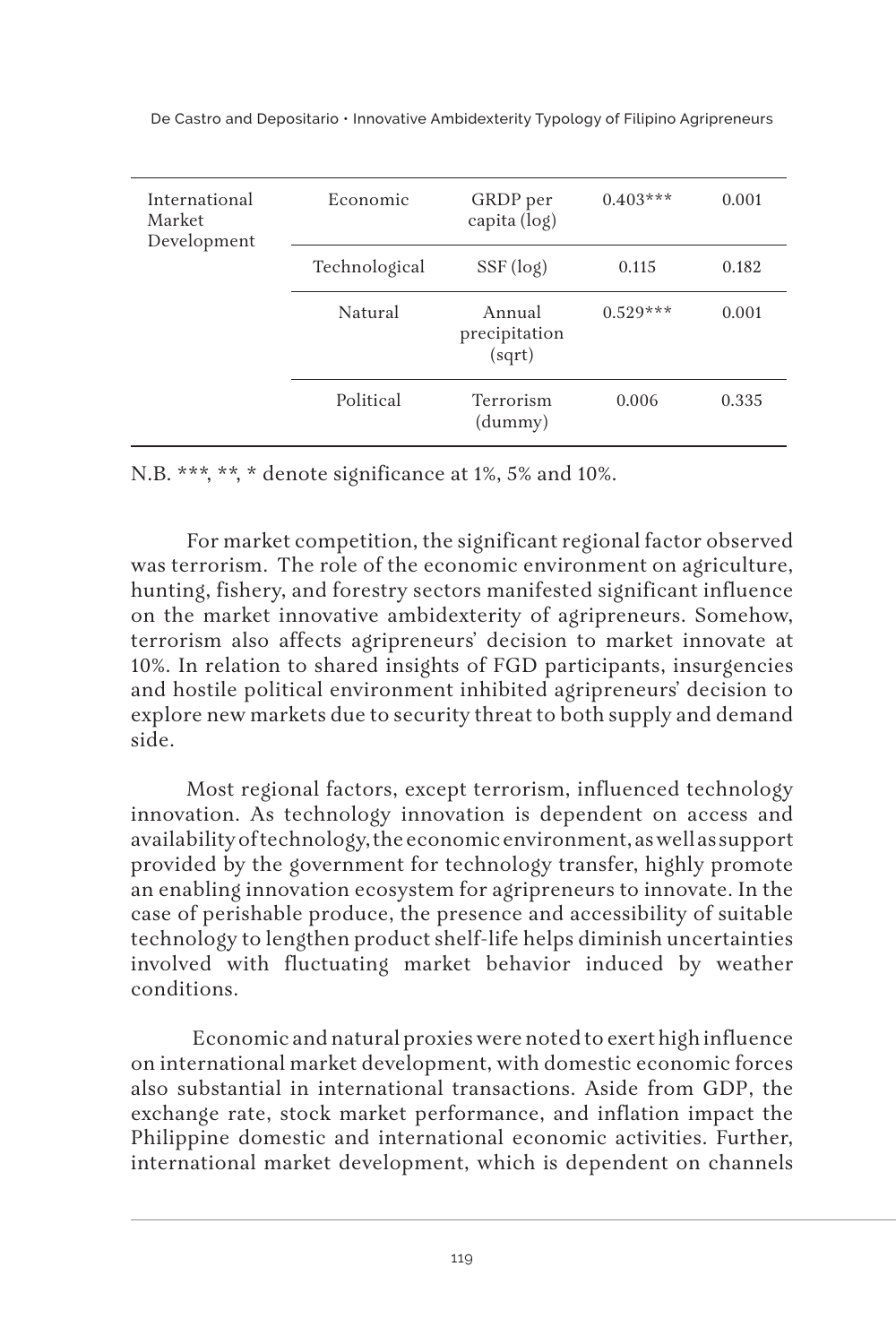and logistics, was found to be affected by weather conditions which was represented by annual precipitation.

#### Informal Institutional Factors and Innovative Ambidexterity

The influence of informal institutional factors on the innovative ambidexterity dimensions were also derived. To confirm causality of significant associations, the multivariate linear model on informal institutional factors was applied with significantly-related factors presented in Table 8. Gender proved to impact market competition at 5% significance. Women agripreneurs in the sample have greater propensity than men in the dimension of market competition. Similarly, network or social capital proved to matter significantly in the areas of technology innovation and international market development. This implies that relationships with other players and stakeholders are necessary to be exploratory in terms of technology and export. Access to information and resources are both vital in these fields of innovation.

| <b>Internal Factor</b> | Innovative<br>Ambidexterity<br>Dimension | $F$ –value | Sig.  |
|------------------------|------------------------------------------|------------|-------|
| Gender                 | Market<br>Competition                    | $4.041**$  | 0.046 |
|                        | Technology<br>Innovation                 | $5.952**$  | 0.016 |
| Network                | International<br>Market<br>Development   | $3.386*$   | 0.068 |

Table 8. Multivariate Linear Model of Internal Factors on Innovative Ambidexterity

Mean Innovative Ambidexterity Posture by Region

To get a clearer idea of the formal and informal institutional factors, which can enable the development of exploratory and ambidextrous innovative postures, the prevalent posture of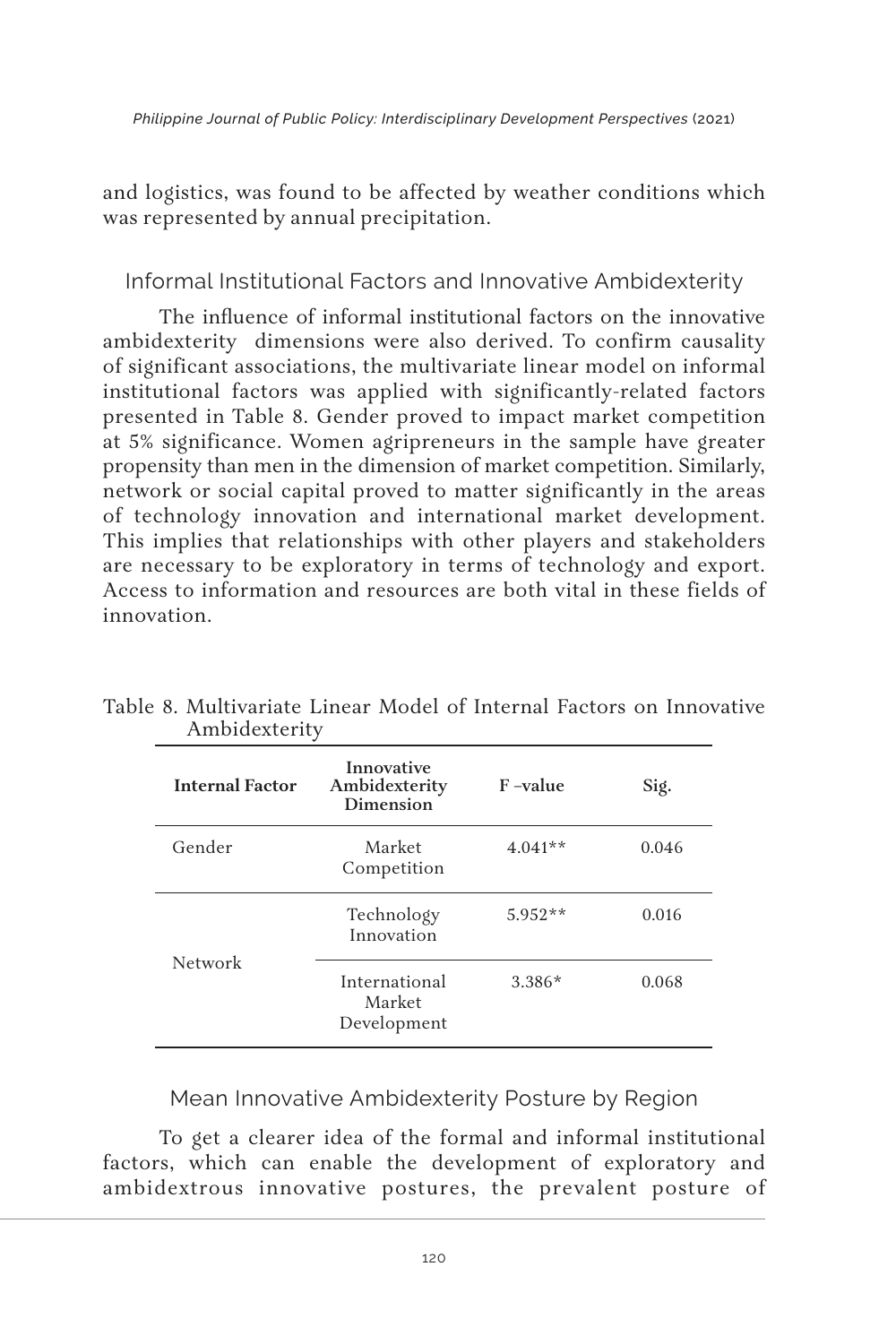agripreneurs per region was highlighted. Table 9 presents the mean innovative ambidexterity posture of Filipino agripreneurs per region. In terms of innovative ambidexterity, only four administrative regions exhibited ambidextrous behavior with Southern Mindanao as the most ambidextrous (0.95). The other thirteen regions' mean, innovative ambidexterity posture, indicated the dominance of exploitative behavior among their agripreneurs.

Southern Mindanao was closest to the exploratory spectrum. Also known as Davao Region, Southern Mindanao is composed of five provinces, namely Davao del Sur, Davao Oriental, Davao Occidental, and Compostela Valley; and six cities, particularly Davao, Tagum, Samal Island, Panabo, Mati, and Digos. The region has continued to showcase promising competitiveness and investment climate in years. Considered as Mindanao's trade and investment center, the region is also gifted with vast natural resources, efficient road network, airport, and seaport facilities (DTI n.d.).

|             | <b>Region Name</b>         | <b>Mean Innovative</b><br>Ambidexterity | Posture      |
|-------------|----------------------------|-----------------------------------------|--------------|
| <b>ARMM</b> | Autonomous Region          | 0.43                                    | Exploitative |
| <b>NCR</b>  | National Capital<br>Region | 0.55                                    | Exploitative |
| I           | Ilocos Region              | 0.61                                    | Exploitative |
| $_{\rm II}$ | Cagayan Valley             | 0.46                                    | Exploitative |
| III         | Central Luzon              | 0.63                                    | Exploitative |
| <b>IVA</b>  | Calabarzon                 | 0.49                                    | Exploitative |
| <b>IVB</b>  | Mimaropa                   | 0.49                                    | Exploitative |
| V           | Bicol Region               | 0.51                                    | Exploitative |

Table 9. Mean Innovative Ambidexterity Posture of Agripreneurs Across Administrative Regions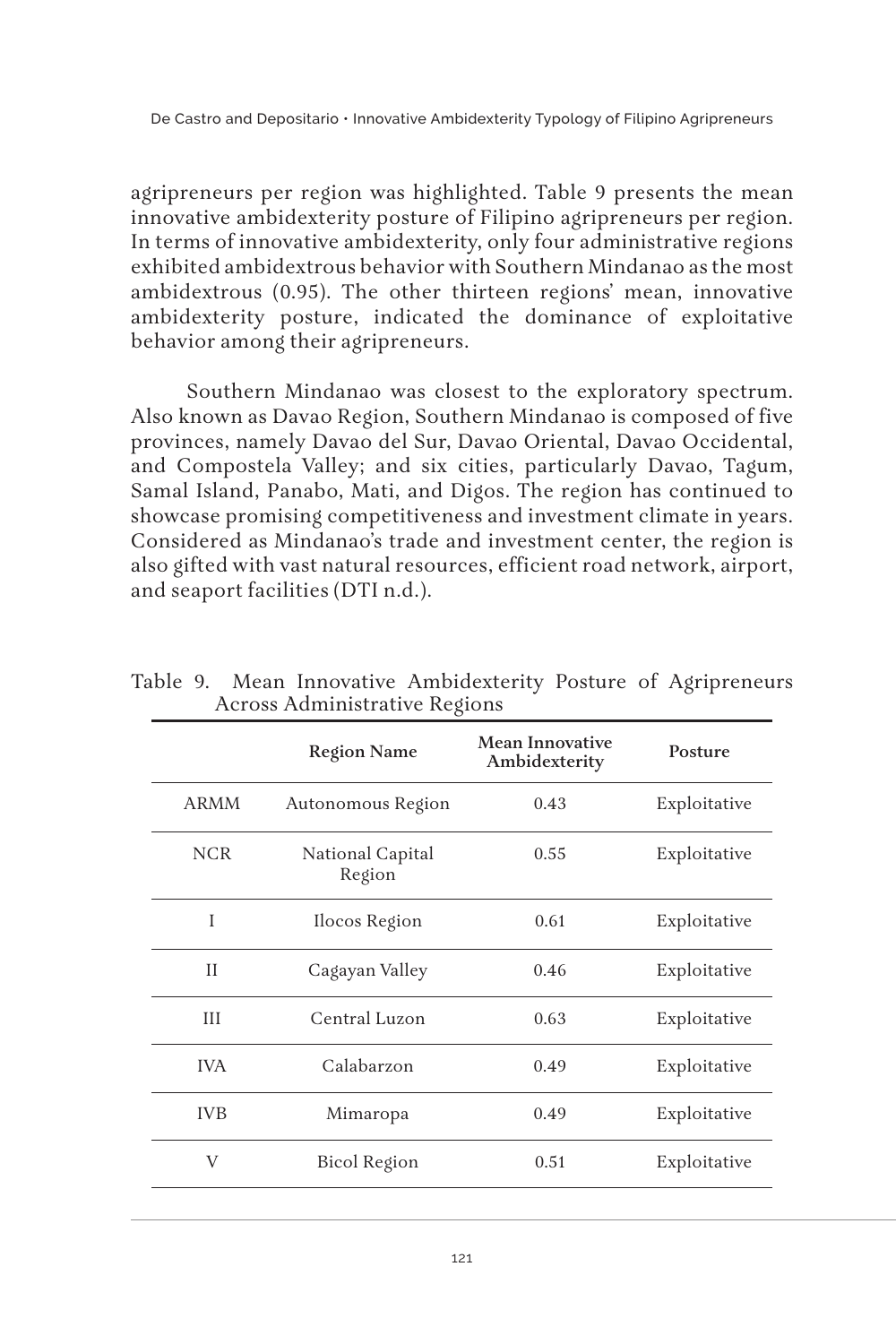| VI          | Western Visayas   | 0.59 | Exploitative |
|-------------|-------------------|------|--------------|
| <b>VII</b>  | Central Visayas   | 0.41 | Exploitative |
| VIII        | Eastern Visayas   | 0.64 | Exploitative |
| IX          | Western Mindanao  | 0.40 | Exploitative |
| X           | Northern Mindanao | 0.77 | Ambidextrous |
| XI          | Southern Mindanao | 0.95 | Ambidextrous |
| <b>XII</b>  | Central Mindanao  | 0.88 | Ambidextrous |
| <b>XIII</b> | Caraga            | 0.68 | Ambidextrous |

*Philippine Journal of Public Policy: Interdisciplinary Development Perspectives* (2021)

N.B. 0–0.66 = exploitative; 0.67–1.33 = ambidextrous; 1.34–2 exploratory

This result that shows that Southern Mindanao is the most ambidextrous among all regions, however, does not support the earlier findings in the study of Albert et al. (2017) stating that location did not matter much except in the case of production innovation. According to Albert et al. (2017), firms in NCR and Balance Luzon were more likely to be product innovators than firms in Mindanao. However, their study's conclusion applies to all MSMEs in general and was not specifically for agripreneurs. Barroga et al. (2019) found that 21% of Davao Regionbased micro, small, and medium food processing enterprises (MSMFEs) under the Department of Science and Technology' Small Enterprises Technology Upgrading Program (SETUP) Program fully adopted innovations and were at the highly adaptive level. This somehow supports the results of the study as food enterprises (except for service enterprises) are included in the agricultural value chain. In addition, according to one agripreneur in Davao Region who was interviewed to validate this study's results, government agencies such as the Department of Trade and Industry (DTI), Department of Science and Technology (DOST), and Department of Agriculture (DA) were highly supportive of MSMEs.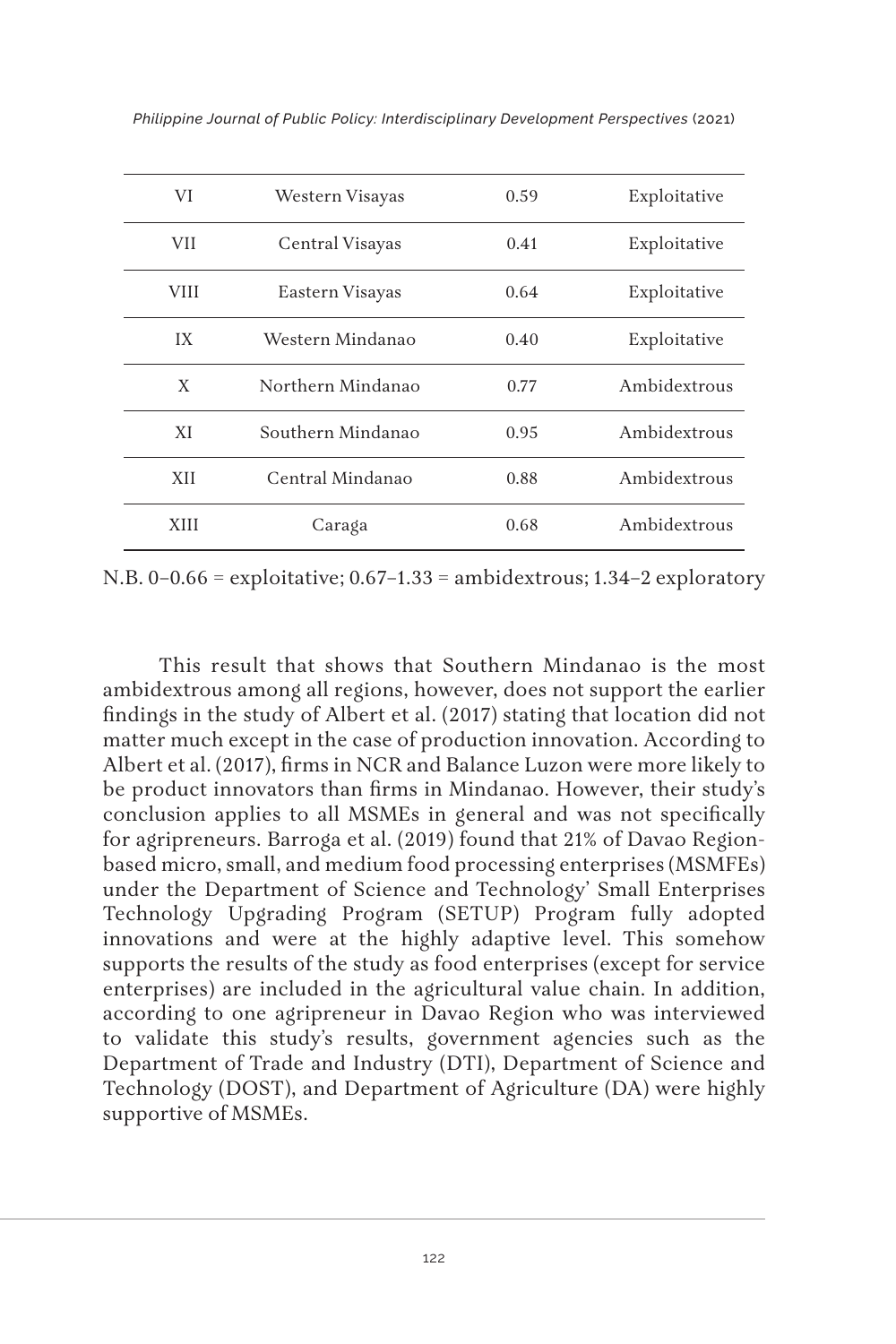The Kruskal Wallis Test of Independence among means results (Table 10) provided proof that there was significant difference in innovative ambidexterity across regions, in terms of product innovation (p-value < 1%) and technological innovation (p-value < 1%), but not in terms of other measures of innovative ambidexterity.

|                                     | Chi<br>Square | Asymp. Sig. |
|-------------------------------------|---------------|-------------|
| Product Innovation                  | $32.540***$   | 0.004       |
| Technology Innovation               | $33.951***$   | 0.002       |
| International Market<br>Development | 18.155        | 0.200       |
| Innovative Ambidexterity            | 20.801        | 0.107       |

Table 10. Kruskal Wallis Test of Difference of Means Among Regions

N.B. \*\*\* Significant at 1%

## Innovative Ambidexterity Clusters Across Regions

The innovative ambidexterity cluster composition across regions are presented in Table 11. Six regions emerged as "purely exploitative," particularly ARMM, NCR, Cagayan Valley, CALABARZON, Central Visayas, and Western Mindanao. Five regions were combinations of "purely exploitative" and "mixed ambidextrous" agripreneurs, namely Ilocos, MIMAROPA, Bicol Region, Western Visayas, and Eastern Visayas. Two regions, Central Luzon and Northern Mindanao, had agripreneurs representing all three clusters. On the other hand, three regions (Southern Mindanao, Central Mindanao, and Caraga) had "mixed ambidextrous" and "generally exploratory" agripreneurs.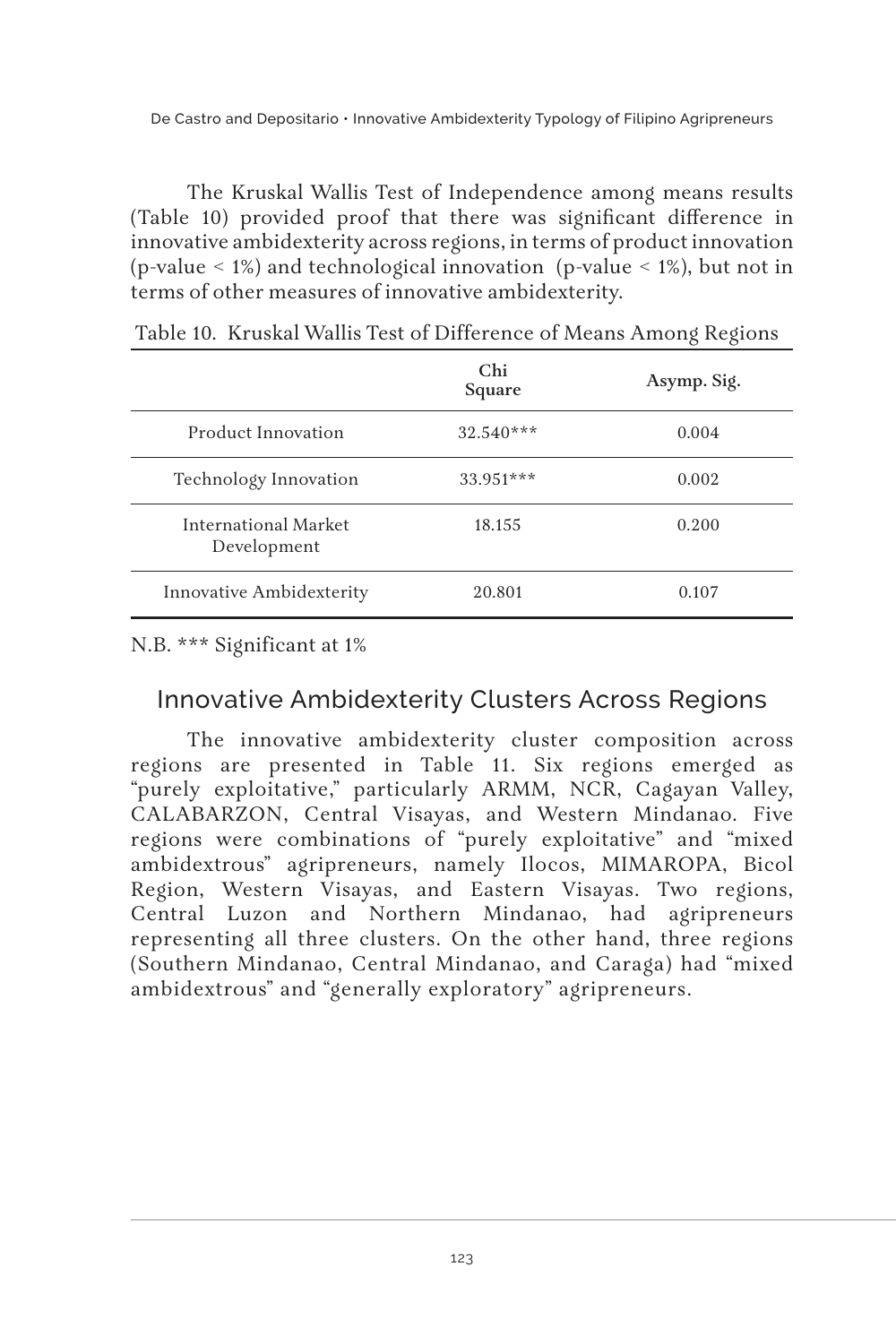| Philippine Journal of Public Policy: Interdisciplinary Development Perspectives (2021) |  |  |
|----------------------------------------------------------------------------------------|--|--|
|                                                                                        |  |  |

|                      | rammonan's negions<br>Purely | Mixed        | Generally   |                           |
|----------------------|------------------------------|--------------|-------------|---------------------------|
| Region Name          | Exploitative                 | Ambidextrous | Exploratory | Dominant<br>Ambidexterity |
|                      |                              | Cluster/s    |             |                           |
| <b>ARMM</b>          | 100.0                        | 0.0          | 0.0         | PE                        |
| <b>NCR</b>           | 59.1                         | 36.4         | 0.0         | PE                        |
| Ilocos<br>Region     | 45.5                         | 54.5         | 0.0         | <b>MA</b>                 |
| Cagayan<br>Valley    | 100.0                        | 0.0          | 0.0         | PE                        |
| Central<br>Luzon     | 62.5                         | 12.5         | 25.0        | $\rm PE$                  |
| Calabarzon           | 57.1                         | 42.9         | 0.0         | PE                        |
| <b>MIMAROPA</b>      | 50.0                         | 50.0         | 0.0         | PE / MA                   |
| Bicol<br>Region      | 54.5                         | 36.4         | 9.1         | PE                        |
| Western<br>Visayas   | 46.7                         | 40.0         | 13.3        | $\rm{P}E$                 |
| Central<br>Visayas   | 72.7                         | 27.3         | 0.0         | PE                        |
| Eastern<br>Visayas   | 57.1                         | 42.9         | 0.0         | $\rm{P}E$                 |
| Western<br>Mindanao  | 87.5                         | 12.5         | 0.0         | PE                        |
| Northern<br>Mindanao | 33.3                         | 50.0         | 16.7        | MA                        |
| Southern<br>Mindanao | 20.0                         | 40.0         | 40.0        | MA / GE                   |

|  | Table 11. Innovative Ambidexterity Clusters of Agripreneurs across |  |  |
|--|--------------------------------------------------------------------|--|--|
|  | Administrative Regions                                             |  |  |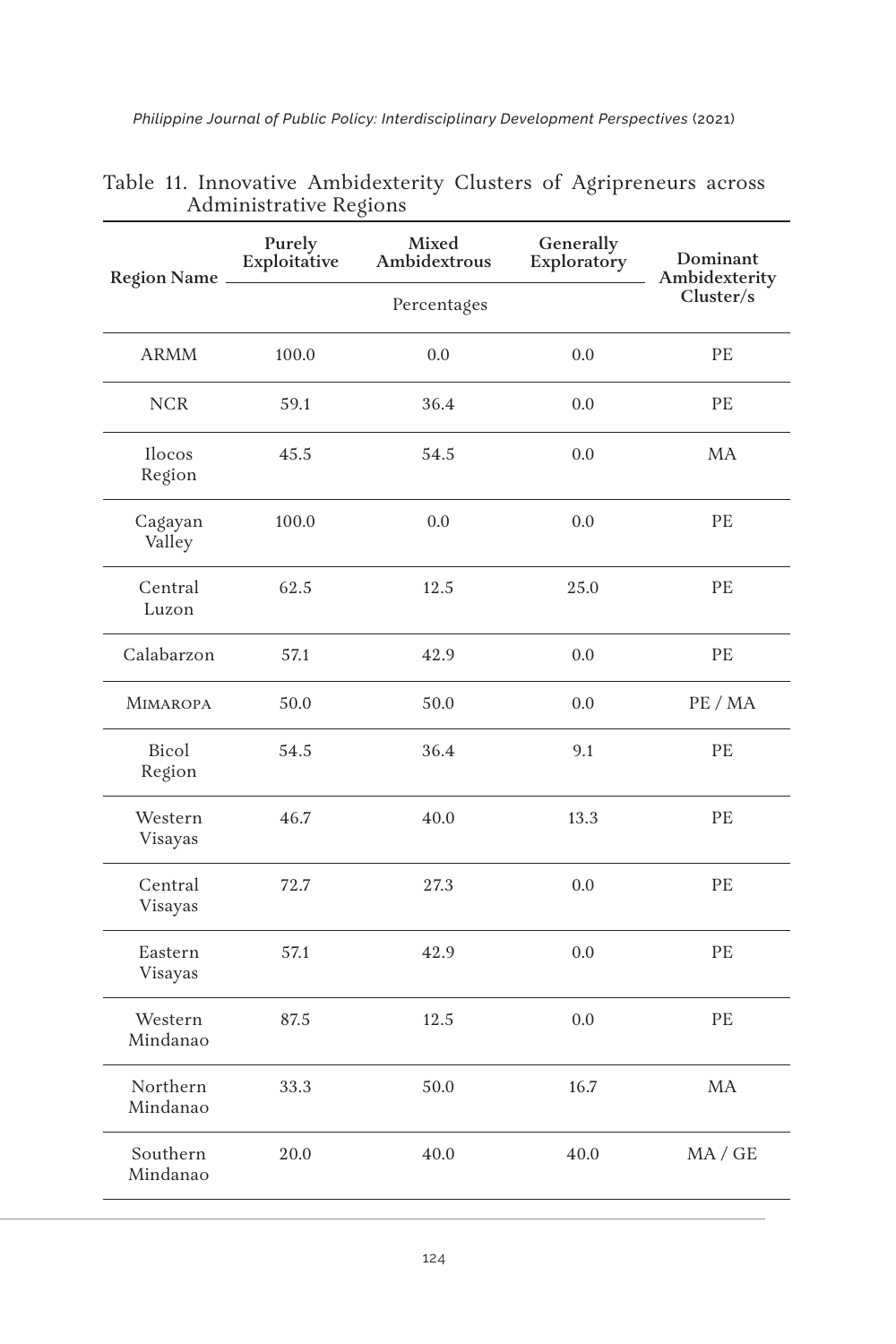| Central<br>Mindanao | 16.7 | 66.7 | 16.7 | МA       |
|---------------------|------|------|------|----------|
| Caraga              | 33.3 | 33.3 | 33.3 | PE/MA/GE |

## Conclusions

Theoretical underpinnings of the ambidexterity lens presupposed exploratory and explorative innovation as key to confronting major threats in the environment including intense competition, shocks, and disruptions. This study proposed a typology of innovative ambidexterity of Filipino agripreneurs derived from their innovative orientation dimensions, namely product innovation, market competition, technological innovation, and international market development.

The study revealed three varying postures responding to the formal and informal institutional factors of the regional environments of agripreneurs. They are the purely exploitative, mixed ambidextrous, and generally exploratory agripreneurs. The four dimensions of innovative orientation provided the multifaceted elements completing the exploratory and exploitative innovation posture of agripreneurs. In addition, innovative ambidexterity indices were derived ranging from 0.000 to 0.37 for purely exploitative agripreneurs, 0.438 to 0.562 for mixed ambidextrous agripreneurs, and 0.564 to 1.000 for generally exploratory agripreneurs.

Findings showed that the dominant Filipino agripreneurs' posture in most regions of the Philippines was purely exploitative, except for Northern, Central, and Southern Mindanao, as well as, Caraga, which were ambidextrous. Innovation development programs must therefore anchor on scrutinizing regional competitive advantages and dynamic capabilities to create enabling environments that will facilitate knowledge transfer, capacity building, and networking.

As inclusivity is one of the ultimate goals of the Philippine Innovation Act, the Innovation Fund (Section 21) must be able to support investments that would benefit Filipino agripreneurs. Fund allocations must be administered to strategically boost the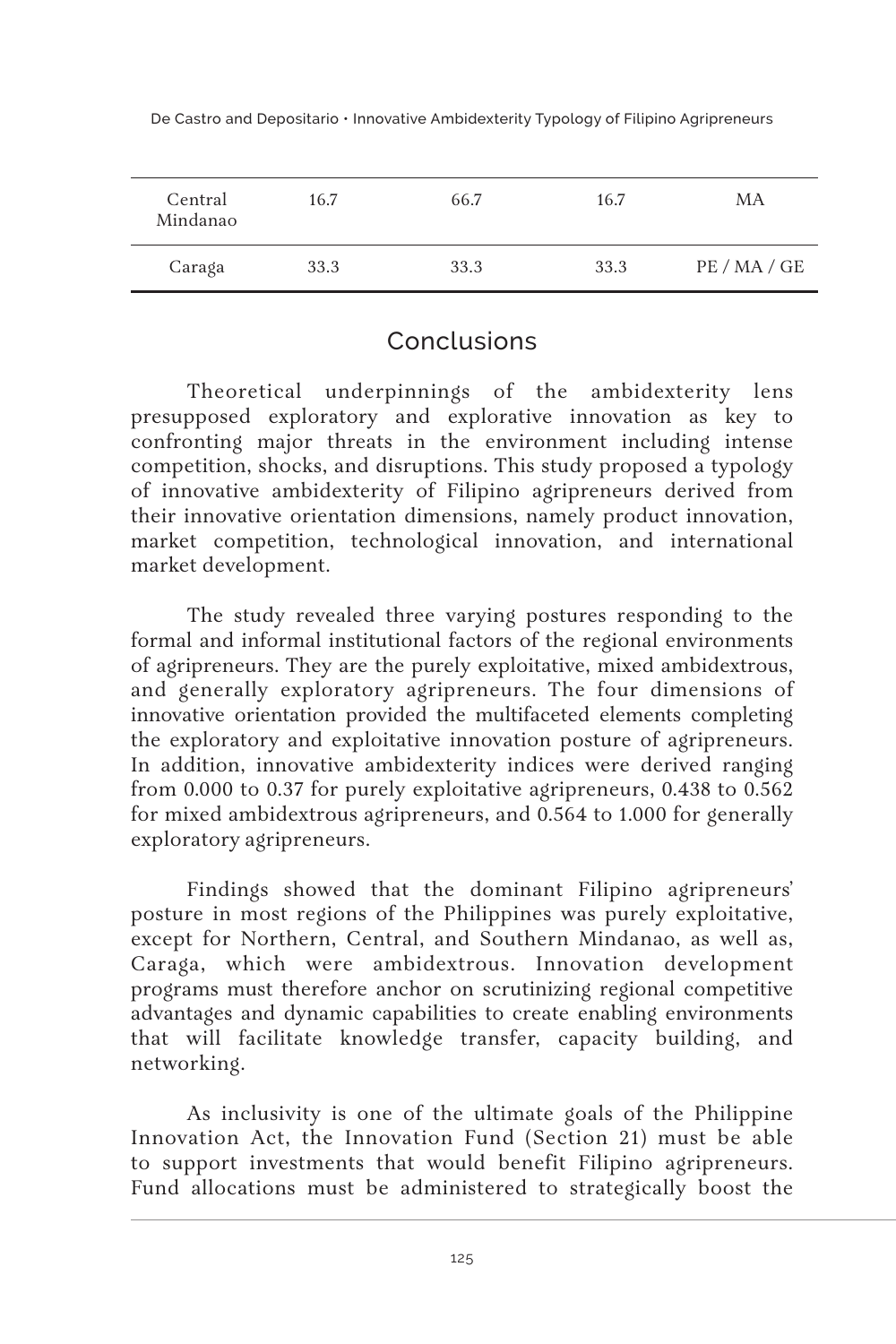agricultural entrepreneurship of the country leading to social innovation. Similarly, the innovation development credit and financing initiatives must adhere to this purpose.

Similar to the Global Innovation Index, the Philippine Economy GEM database was standardized vis-à-vis other participating economies of the world. Hence, it is a reliable basis for benchmarking with the most successful agribusiness economies in the world. Benchmarking would favor the creation of strategic Research, Development, and Engineering (RD&E) projects and innovations programs and sustain metrics to gauge Filipino agripreneurs with their foreign counterparts.

Inclusive innovation programs must see to it that no one is left behind. The glaring reality that the agricultural sector, which is the source of the nation's food basket, remains impoverished sends a compelling signal that the sector should be prioritized in terms of fundamental support and assistance.

Agricultural MSMEs do not have slack resources to use as a buffer amid the threats presented by the external environment. However, for agripreneurship to succeed, innovation is key. Innovation, though, entails risk and costs. To be connected to the global value chains puts high pressure on quality, efficiency, and safety. Bottlenecks experienced from supply chain disruptions significantly deter innovation and growth, and consequently, pose a crucial barrier to internationalization.

The study revealed a strong influence of the economic and natural factors on international innovations. Policies that would enable agripreneurs to thrive and compete with the international market should be in place. The resilience of agri-enterprises in confronting climate change and natural disasters, through smart technology and innovation, should be enhanced.

# Policy Implications

Southern Mindanao and Caraga were noted to have a substantial number of agripreneurs exhibiting a generally exploratory posture. Meanwhile, Ilocos, MIMAROPA, Northern Mindanao, Southern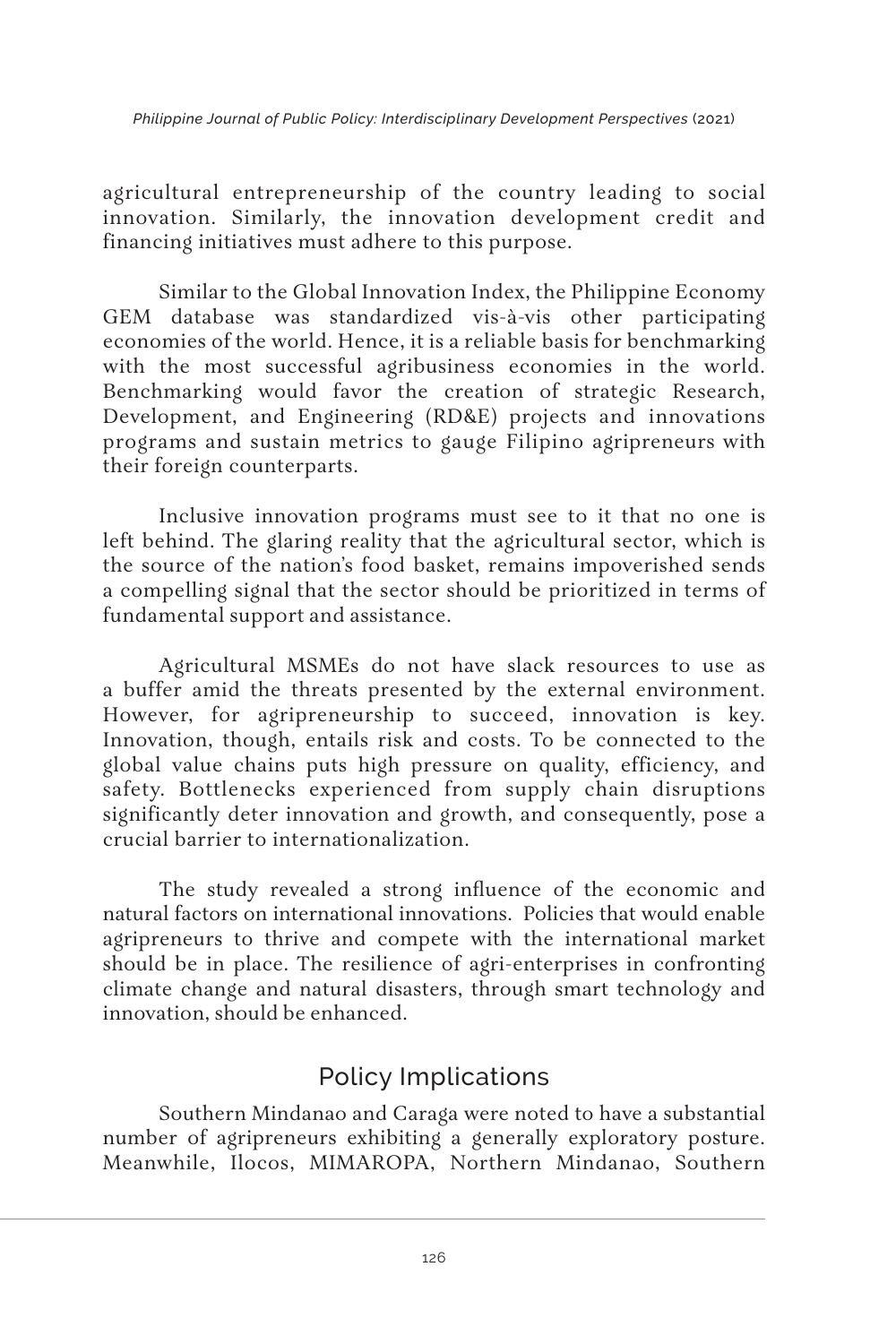Mindanao, Central Mindanao, and Caraga were found to have more mixed ambidextrous agripreneurs.

Moreover, the formal institutional factors at the regional level, found to be significantly influencing the innovation orientation dimensions of agripreneurs (which were the bases of the innovative ambidexterity postures), were economic, technological, infrastructural, natural, and political-related factors. On the other hand, the informal institutional factors, identified to be remarkably related to innovation orientation dimensions, were network and gender.

The study findings imply that for Philippine agripreneurship to be sustained, regional development policies must enable the development of exploratory and ambidextrous postures among Filipino agripreneurs. The enabling factors to develop exploratory and ambidextrous behaviors are most likely already established in the regions with a significant number of generally exploratory and mixed ambidextrous agripreneurs.

 A closer look at the formal, as well as the informal institutional support, in Southern Mindanao and the Caraga regions reveals an enabling environment from government agencies in the aforementioned regions. In 2014, Davao Region developed 11 road maps for its products including abaca, banana, cacao, coconut, durian, mango, and seaweeds, among others, with the assistance from DTI. The road maps for agricultural commodities acknowledged that horizontal issues, such as improving the quality of logistics and transport infrastructure, financing, R&D, and other related support for industries, be addressed (DTI n.d.). Moreover, the DOST Region XI, as well as the DTI and Department of Agriculture (DA) regional offices, have been continuously supporting MSMEs in the region through equipment grants, loans, and training. Meanwhile, the DA–Caraga, through its Agribusiness and Marketing Assistance Division (AMAD), has been tapping various portals to showcase the region's agriculture and fishery products (Sanchez 2020).

It can also be noted that the most ambidextrous regions, as well as those with combined mixed ambidextrous and generally exploratory agripreneurs, particularly Northern Mindanao, Western Mindanao, Central Mindanao, Caraga, and Central Luzon, all had international airports which facilitated the transport of mostly fruits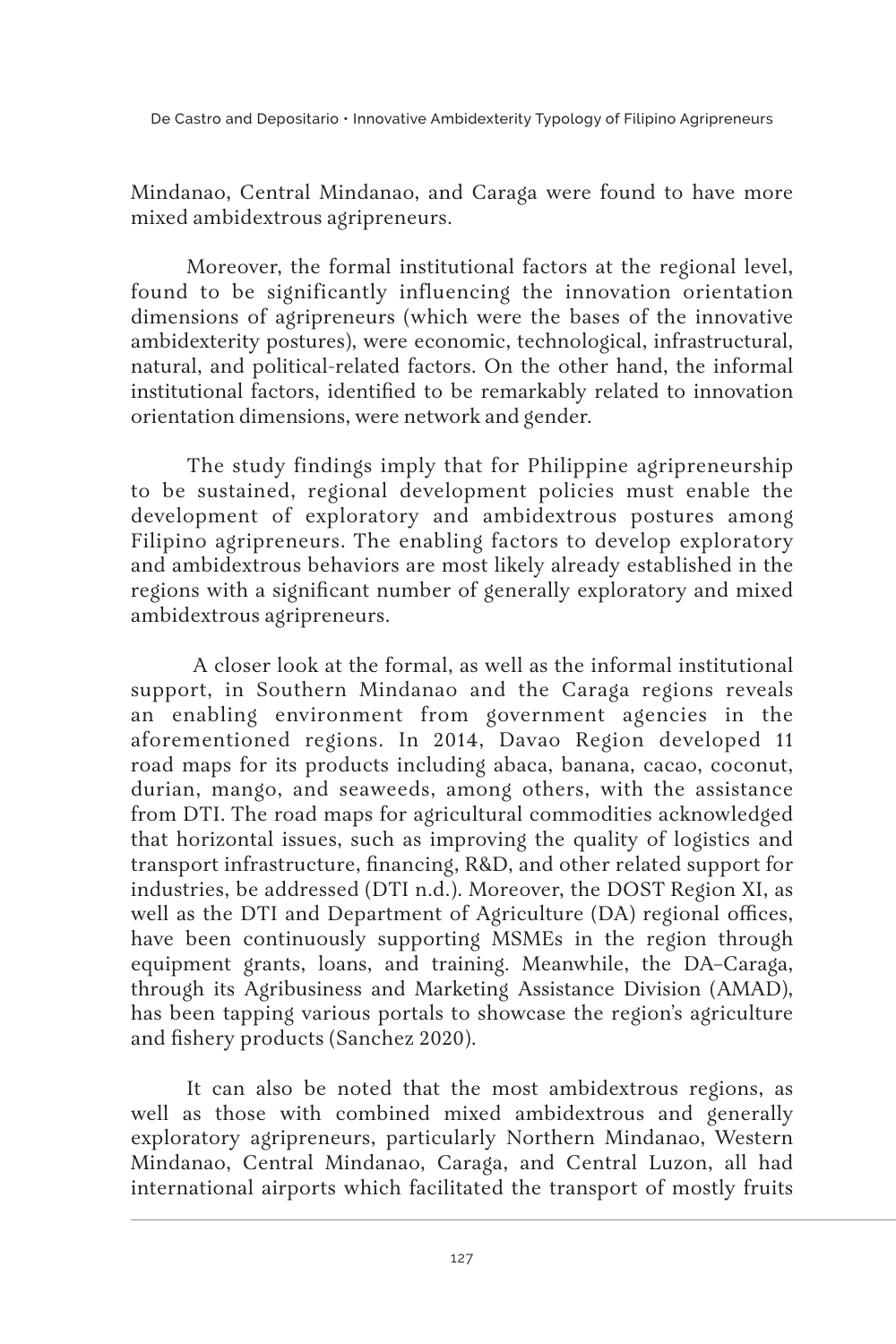and crops to Manila and even international destinations. On the other hand, the regions that were identified to have a combination of purely exploitative, mixed ambidextrous, and generally exploratory agripreneurs (i.e., Ilocos Region, MIMAROPA, Bicol Region, Western Visayas, and Eastern Visayas) were noted to have more access to water (RORO or non-RORO) infrastructure. These regions were engaged in fruit and crops, as well as poultry and livestock production (MIMAROPA, Bicol Region, Western Visayas, and Eastern Visayas) and fisheries production (Ilocos and Bicol Region).

It was also noted that the regions that fared high in terms of technology innovation were the less-congested regions. It seems that a region's state being congested can be related to "increased competition, tougher barriers to entry, monopolistic behavior, and a greater difficulty to be innovative and novel," as found by Naudé et al. (2008) in their study on start-up rates in South Africa. It is, therefore, recommended that regional government units implement urban and rural planning initiatives. This finding also provides support to the need for agri-enterprises to be located and nurtured in regional technology parks and/or technology incubation centers. Hassink (2005), in Gust-Bardon (2012, 17), highlighted the importance of "infostructure instead of infrastructure," in which the former was explained as "infrastructure facilitating the flow of knowledge and learning process, like technology parks, business incubators, R&D institutes, business environment institutions."

Further, it was found that typhoons also served as a barrier to technology innovation, hence, it is suggested that regional Local Government Units (LGUs) prioritize putting in place of physical, as well as social infrastructure, which would make agri-enterprises more climate-resilient and sustainable.

On the other hand, regional government agencies should provide more start-up enterprise support in regions with high unemployment rates, especially in regions where there are potential international market players. In addition, as gross regional domestic product (GRDP) was also found to be a predictor of innovative ambidexterity, then there should be an increase in government funding, ideally for all administrative regions.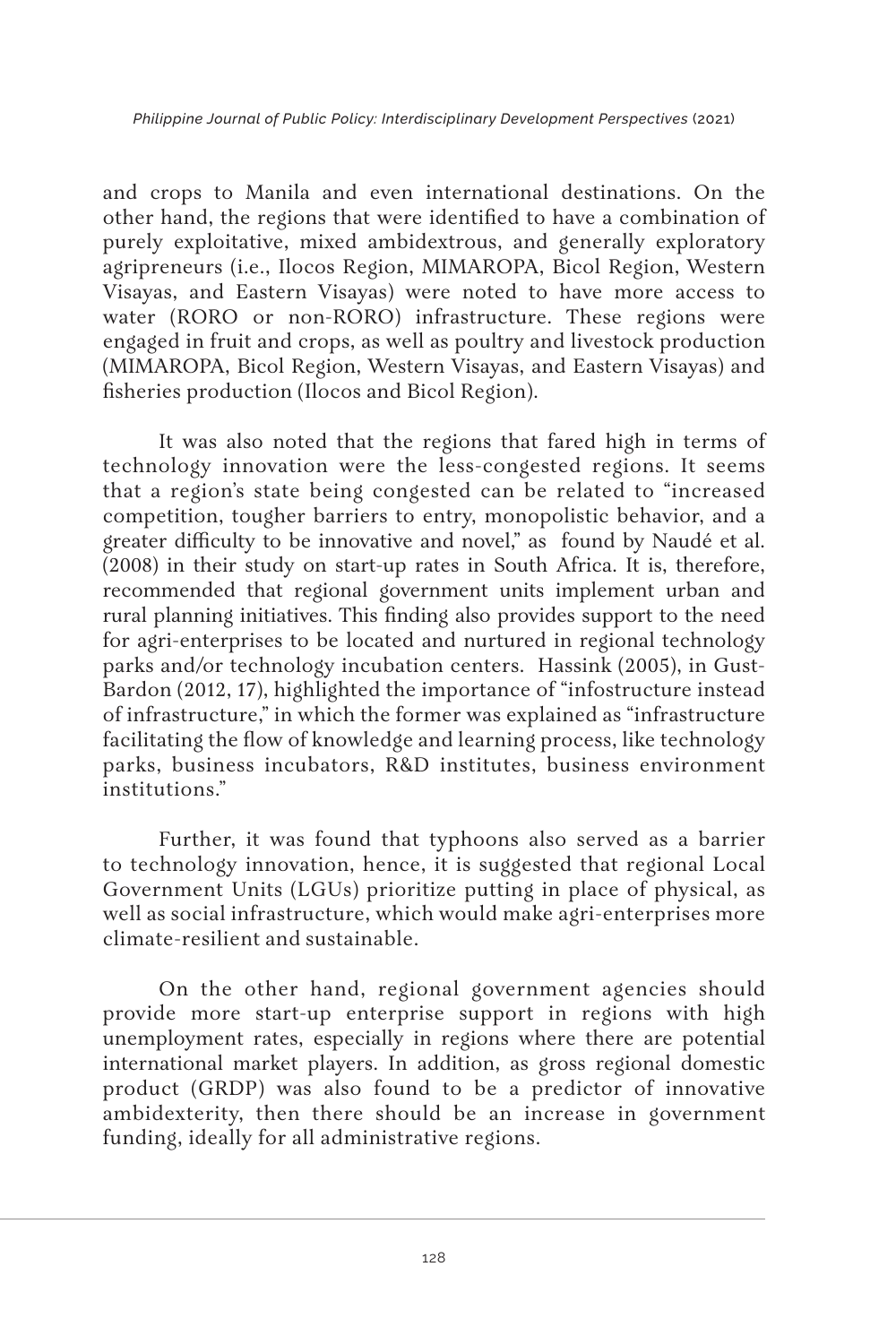The innovative dimension of market competition revealed mostly women agripreneurs tending to be exploratory and ambidextrous in terms of innovation posture. Thus, women entrepreneurs should be given increased attention and extended entrepreneurial support packages tailor-fitted for them. The observation that more training programs catering to women entrepreneurs were in place in the regions assessed as more exploratory in the innovation posture spectrum, validates this recommendation.

The informal institutional factors and innovation ambidexterity results also suggest that to accelerate technology innovation and international market development among agripreneurs, more network development opportunities should be provided to them. In relation to technology innovation, a region's having industry clusters, as well as technology incubation centers can enable agripreneurs to connect with other actors and institutions along the agricultural value chains. As for market development, DTI and the Department of Foreign Affairs (DFA) should intensify its efforts in connecting agripreneurs, especially among the exploratory and ambidextrous regions with programs such as the Australian Awards Women Trading Globally (Wright 2020).

A comparison of this study's policy implications and the provisions of the Philippine Innovation Act suggest that the latter can address the prescriptions related to support from government agencies (especially those at the regional level) and the need for industry clusters, technology incubation centers, and networking opportunities among the industry players. As cited earlier, under its Regional Innovation and Cluster Policy, the National Innovation Council (NIC) shall adopt cluster policies or strategies. Moreover, it can be recalled that in pursuing the country's innovation goals, other policy streams such as regional economic development policy, industrial/enterprise policy, and higher education policy will be considered. This suggests that the Philippine Innovation Act recognizes the importance of formal institutional factors, specifically economic and infrastructural support.

On the other hand, in relation to the informal institutional factors, there is a provision on Innovation Centers and Business Incubators in the Act wherein the centers and incubators are envisioned to be in partnership with the NIC and the private sector, the academe, and research and development institutions. These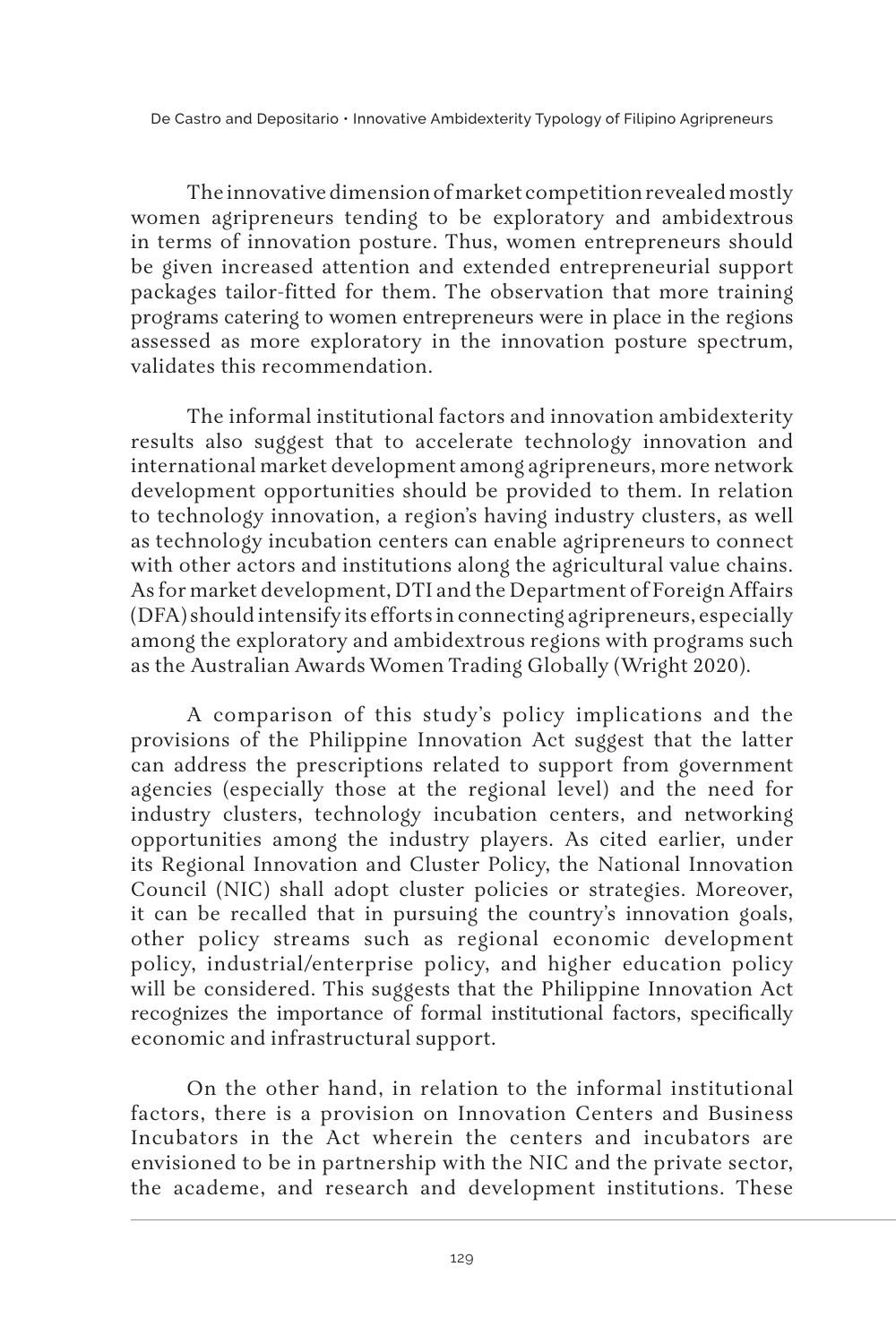facilities are targeted to promote skills and technology transfer, collaborations between small and big businesses, supplier development, access to finance, and the creation of marketing opportunities. DTI and DOST, with other government agencies and institutions, shall provide innovation-related services to MSMEs and innovators.

The Philippine Innovation Act is therefore assessed to be sufficient in terms of developing exploratory and ambidextrous agripreneurs in the country. It is simply a matter of the former's implementing rules and regulations being enacted effectively and efficiently.

 In summary, an enabling formal and informal institutional environment (i.e., economic, technological, natural, and politicallegal factors, as well as, networks) must be put in place at the regional level, for exploratory and ambidextrous postures among Filipino agripreneurs to be developed, and innovations in agripreneurship to be accelerated in the country.

Should it be the case in this paper's policy recommendations in all administrative regions, it is recommended that the regions with more generally exploratory and mixed ambidextrous agripreneurs be given priority. The aforementioned clusters are the ones expected to have the greater propensity to innovate and thus, priority should be given to them in terms of training, funding, and other forms of assistance.

### Directions for Future Researches

As this research focused mainly on established agripreneurs, future studies may include nascent agripreneurs. Comparison can also be conducted between the two groups (i.e., established versus nascent) or with entrepreneurs from other non-agricultural industries. Furthermore, should other countries have published GEM-APS databases, a crosscultural study among agripreneurs can also be done.

In addition, a detailed qualitative analysis of the enabling or hindering environment in the more exploratory and ambidextrous regions would be a good complement to this research. It could provide deeper insights on how entrepreneurs with exploratory and ambidextrous postures can be developed. Moreover, there should be a more in-depth inquiry on the actions and manifestations of innovative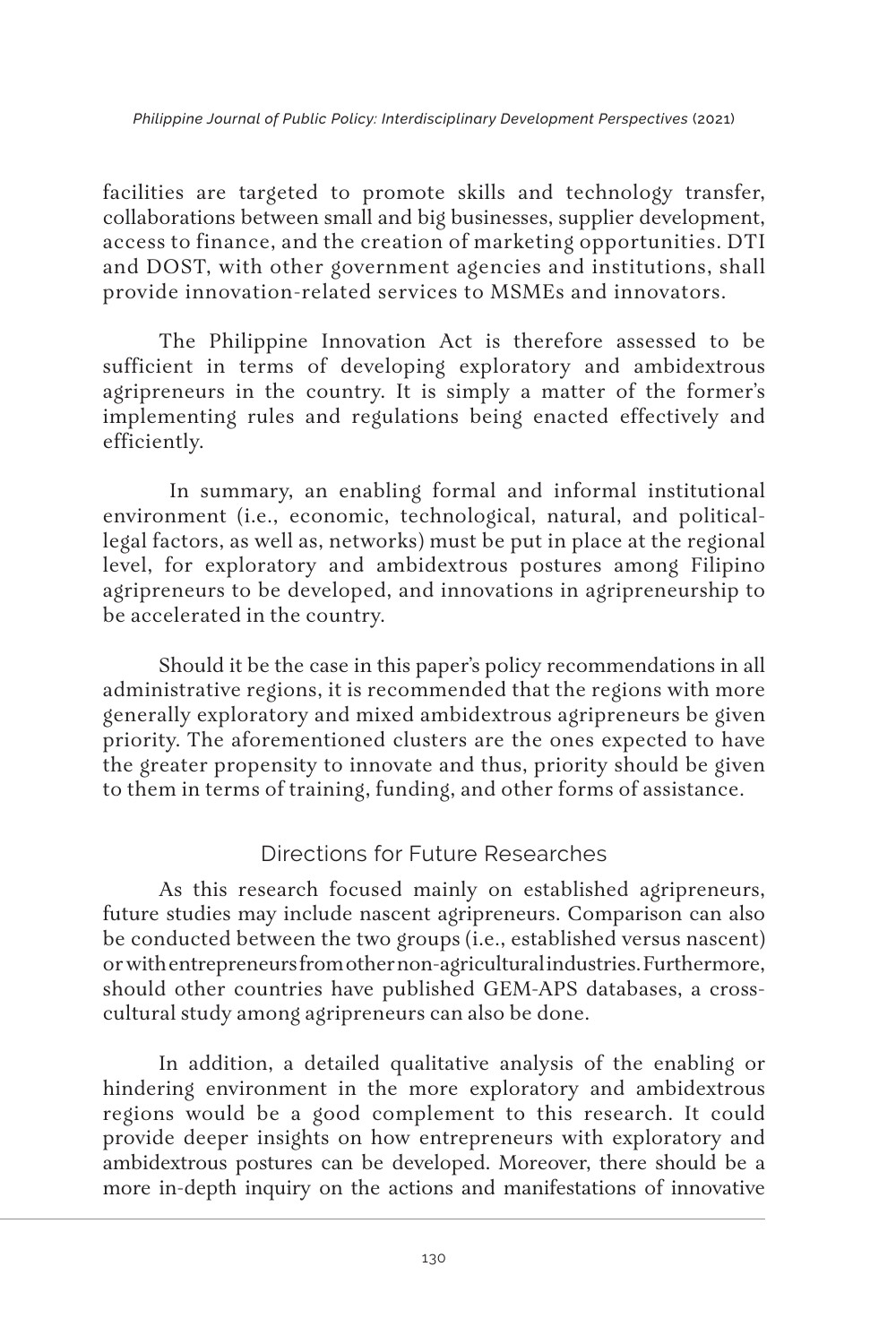ambidexterity of agripreneurs through more qualitative investigations. Finally, multidimensional metrics to assess innovative ambidexterity should be considered to be able to comprehensively evaluate ambidexterity of entrepreneurs.

**Melodee Marciana E. De Castro, Ph.D.** is Assistant Professor at the Department of Agribusiness Management and Entrepreneurship, College of Economics and Management, University of the Philippines Los Baños.

**Dinah Pura T. Depositario, Ph.D**. is Professor at the Department of Agribusiness Management and Entrepreneurship, College of Economics and Management, University of the Philippines Los Baños.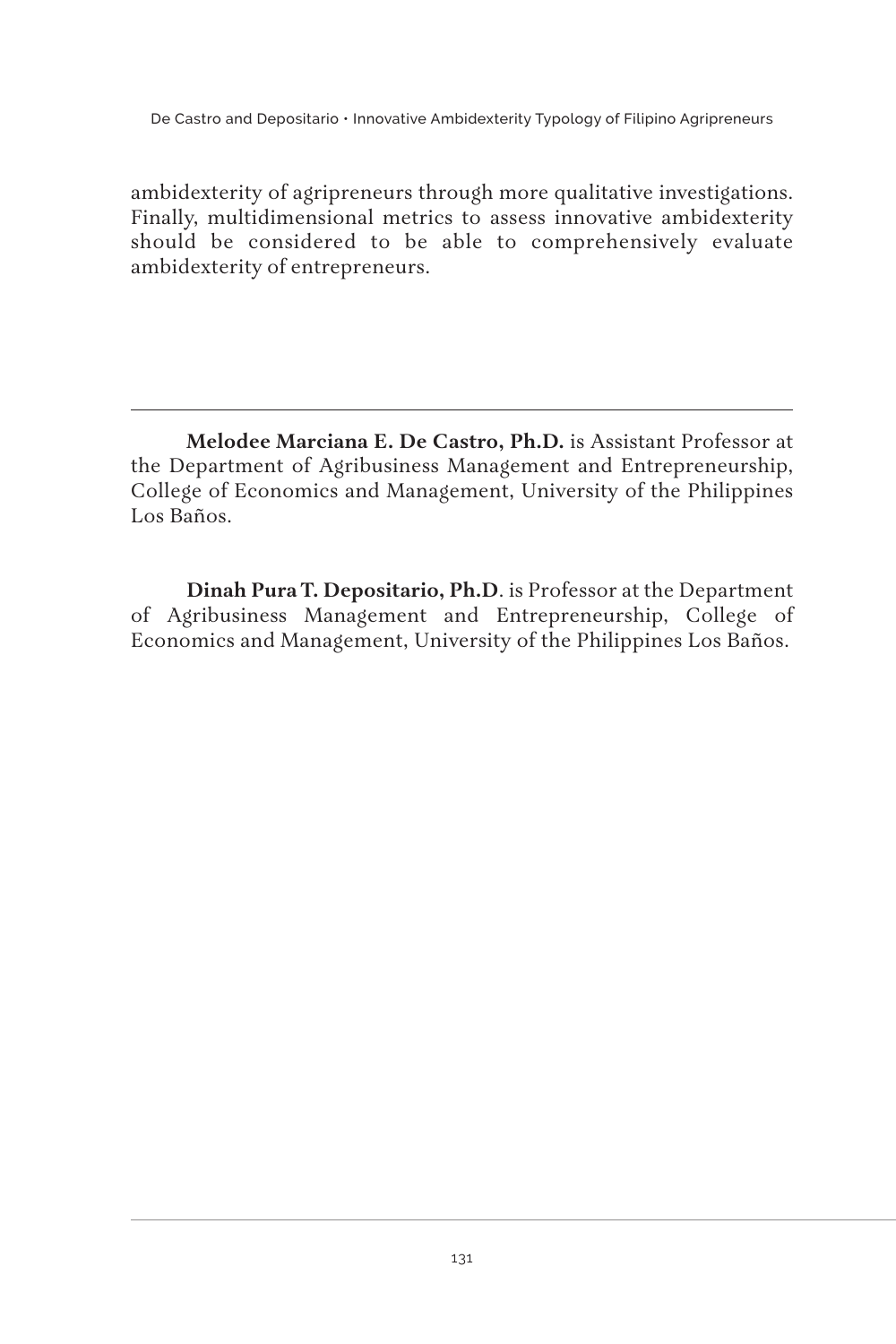#### References

- Albert, Jose Ramon G., Francis Mark A. Quimba, Ramonette B. Serafica Gilberto M. Llanto, Jana Flor V. Vizmanos, and Jose Carlos Alexis C. Bairan. 2017. "Measuring and Examining Innovation in Philippine Business and Industry." PIDS Research Paper Series No. 2018 (02). https://pidswebs.pids.gov.ph/CDN/PUBLICATIONS/pidsdps1728.pdf
- Alvarez, Claudia, David Urbano, Alicia Coduras, and José Ruiz–Navarro. 2011. "Environmental Conditions and Entrepreneurial Activity: A Regional Comparison in Spain." *Journal of Small Business and Enterprise Development* 18 (1): 120–40. https://doi.org/10.1108/14626001111106460.
- Arafat, Mohd Yasir, Imran Saleem, Amit Kumar Dwivedi, and Adil Khan. 2020. "Determinants of Agricultural Entrepreneurship: A GEM Data Based Study." *International Entrepreneurship and Management Journal* 16 (1): 345– 70. https://doi.org/10.1007/s11365-018-0536-1
- Barroga, Kenneth D., Agnes C. Rola, Dinah Pura T. Depositario, Larry M. Digal, and Isabela M. Pabuyaon. 2019. "Determinants of the extent of technological innovation adoption among micro, small, and medium food processing enterprises in Davao Region, Philippines." *Philippine Journal of Science* 148 (4): 825–839. https://philjournalsci.dost.gov.ph/images/pdf/ pjs\_pdf/vol148no4/determinants\_of\_extent\_of\_technological\_innovation\_ among\_food\_processing\_enterprises\_in\_davao\_region\_.pdf
- Benner, Mary J., and Michael L. Tushman. 2003. "Exploitation, Exploration, and Process Management: The Productivity Dilemma Revisited." *The Academy of Management Review* 28 (2): 238. https://doi.org/10.2307/30040711
- Carreón-Gutiérrez and Saiz-Álvarez. 2019. "Opportunity Motivation and Growth Aspirations of Mexican Entrepreneurs: The Moderating Role of the Household Income." *Sustainability* 11 (22): 6288. https://doi.org/10.3390/ su11226288.
- Chandrasekaran, Aravind, Kevin Linderman, and Roger Schroeder. 2012. "Antecedents to Ambidexterity Competency in High Technology Organizations\*." *Journal of Operations Management* 30 (1–2): 134–51. https:// doi.org/10.1016/j.jom.2011.10.002.
- Chang, Yi-Ying, and Mathew Hughes. 2012. "Drivers of Innovation Ambidexterity in Small- to Medium-Sized Firms." *European Management Journal* 30 (1): 1–17. https://doi.org/10.1016/j.emj.2011.08.003.
- Choi, Do Young, and Kun Chang Lee. 2015. "Dynamic Resource Allocation for Exploitation and Exploration with Ambidexterity: Logical Mechanism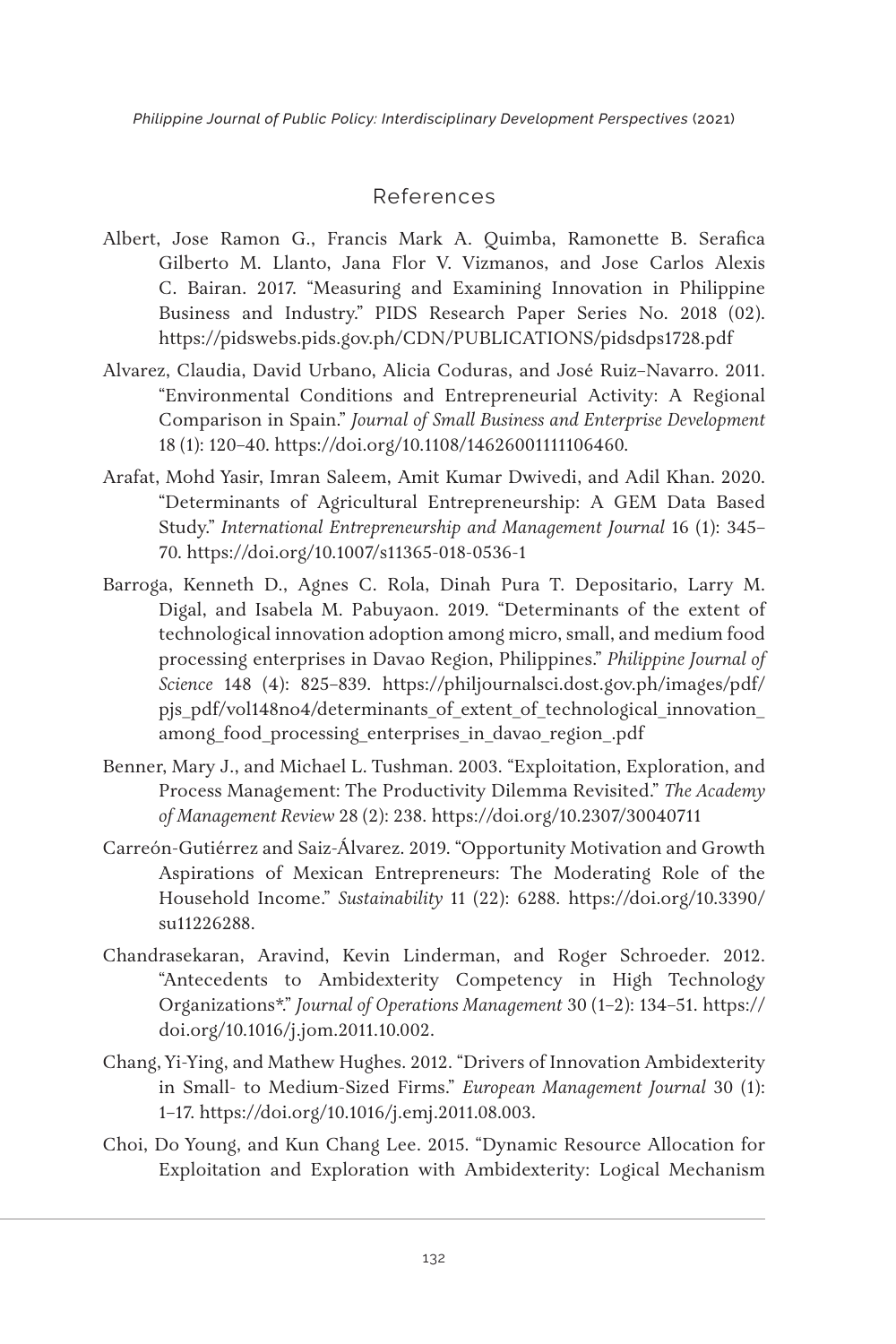and Simulations." *Computers in Human Behavior* 42 (January): 120–26. https://doi.org/10.1016/j.chb.2013.10.030.

- University RISEBA of Business, Arts and Technology, and Andrejs Čirjevskis. 2016. "INNOVATIVE Ambidexterity and Dynamic Capabilities Perspectives." Edited by Manuela Tvaronavičienė. *Journal of Security and Sustainability Issues* 6 (2): 211–26. https://doi.org/10.9770/jssi.2016.6.2(2).
- Comez, Pinar. 2016. "The Effects of Ambidexterity and Generative Learning on the New Product Performance: An Empirical Study." *Business Management Dynamics* 5 (8): 75-84. http://bmdynamics.com.
- Dapkus, Rimantas. 2006. "National Concept of Innovation for the Regional Development." *Ekonomika Ir Vadyba: Aktualijos Ir Perspektyvos* 1 (6): 47–53. https://www.lituanistika.lt/.
- De Castro, Melodee Marciana E., and Dinah Pura T. Depositario. 2020. "An Innovative Ambidexterity Typology of Filipino Agripreneurs and Its Implications for Regional Development Policies." UP CIDS Policy Brief 2020 (4). https://cids.up.edu.ph.
- De Clercq, Dirk, Narongsak Thongpapanl, and Dimo Dimov. 2014. "Contextual Ambidexterity in SMEs: The Roles of Internal and External Rivalry." *Small Business Economics* 42 (1): 191–205. https://doi.org/10.1007/s11187-013- 9471-2
- Department of Trade and Industry. n.d. "Profile of Region 11.". https://www.dti. gov.ph.
- Department of Trade and Industry. n.d. "Region IX—Davao Region." http:// industry.gov.ph./
- Drucker, Peter F. *Innovation and Entrepreneurship*. New York: Harper and Row Publishers, Inc., 1985."
- Faroque, Anisur Rahman. "Network exploration and exploitation in international entrepreneurship: An opportunity-based view." *UC Research Repository,* 2014 https://ir.canterbury.ac.nz/bitstream/handle/10092/9639/thesis\_ful ltext.pdf;sequence=1
- Forés, Beatriz, and César Camisón. 2016. "Does Incremental and Radical Innovation Performance Depend on Different Types of Knowledge Accumulation Capabilities and Organizational Size?" *Journal of Business Research* 69 (2): 831–48. https://doi.org/10.1016/j.jbusres.2015.07.006.
- Gust-Bardon, Natalia Irena. 2012. "Regional Development in the Context of an Innovation Process.Fraunhofer Institute for Systems and Innovation Research ISI Working Paper R5/2012, 1-24. https://www.econstor.eu/ obitstream/10419/60502/1/721228771.pdf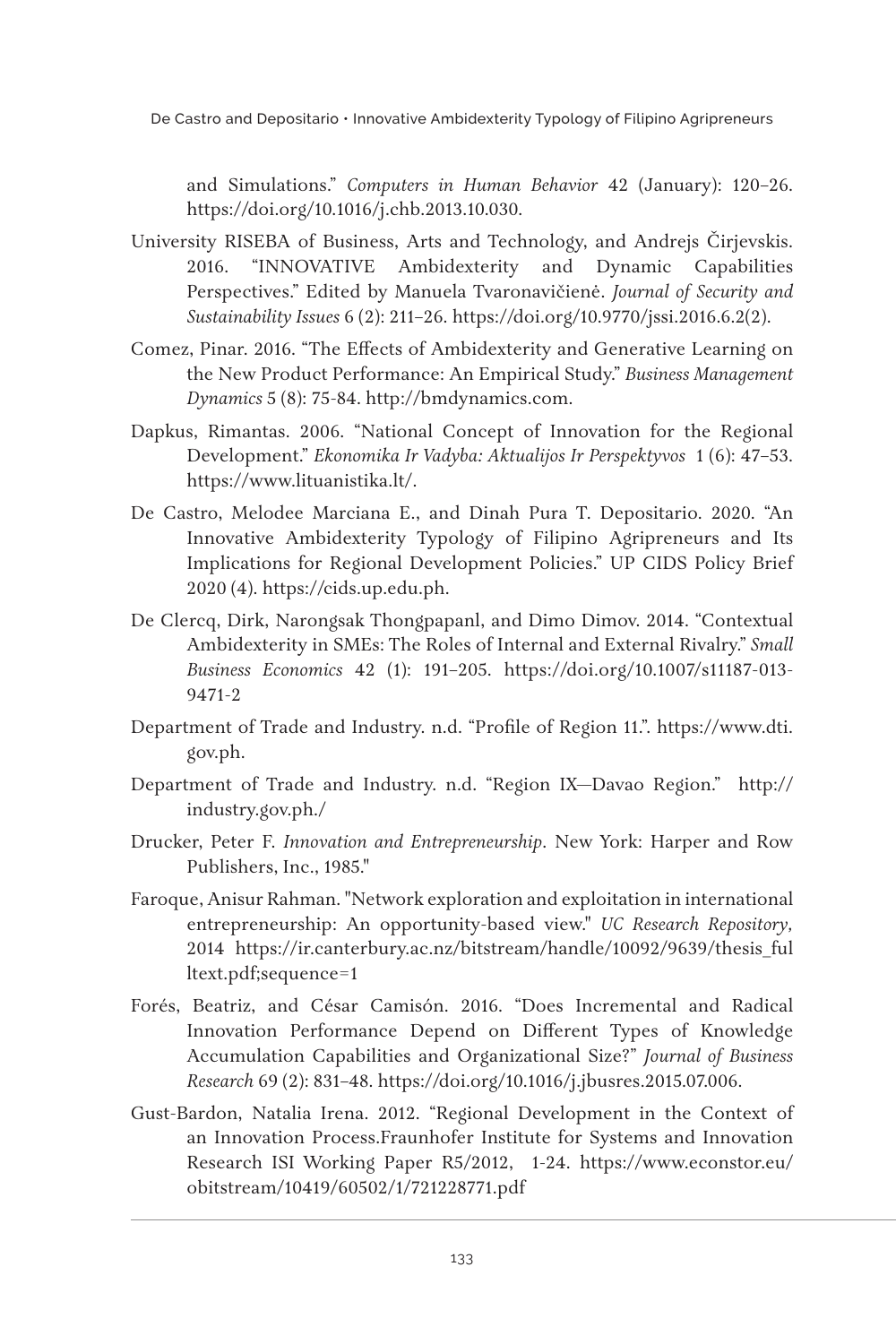- He, Zi-Lin, and Poh-Kam Wong. "Exploration vs. Exploitation: An Empirical Test of the Ambidexterity Hypothesis." *Organization Science* 15, no. 4 (2004): 481–94. http://www.jstor.org/stable/30034750.
- Heavey, Ciaran, Zeki Simsek, and Brian Curtis Fox. 2015. "Managerial Social Networks and Ambidexterity of SMEs: The Moderating Role of a Proactive Commitment to Innovation." *Human Resource Management* 54 (S1): s201–21. https://doi.org/10.1002/hrm.21703.
- Hill, Stephen, Mario Ramadan, Elie Akhrass, and Marta Solorzano. 2017. "Global Entrepreneurship Monitor 2016 National Report: Lebanon." https:// www.researchgate.net/publication/317102213\_Global\_Entrepreneurship\_ Monitor 2016 National Report Lebanon
- Jansen, Justin. 2005. "Ambidextrous organizations: A multiple-level study of absorptive capacity, exploratory and exploitative innovation and performance." Erasmus Research Institute of Management. https://repub. eur.nl/pub/6774/EPS2005055STR\_905892081X\_JANSEN.pdf
- Kammerlander, Nadine, Dominik Burger, Alexander Fust, and Urs Fueglistaller. 2015. "Exploration and Exploitation in Established Small and Medium-Sized Enterprises: The Effect of CEOs' Regulatory Focus." *Journal of Business Venturing* 30 (4): 582–602. https://doi.org/10.1016/j.jbusvent.2014.09.004.
- Karrer, Daniel, and Denise Fleck. 2015. "Organizing for Ambidexterity: A Paradox-Based Typology of Ambidexterity-Related Organizational States." *BAR - Brazilian Administration Review* 12 (4): 365–83. https://doi. org/10.1590/1807-7692bar2015150029.
- Kibler, Ewald. 2013. "Formation of Entrepreneurial Intentions in a Regional Context." *Entrepreneurship & Regional Development* 25 (3–4): 293–323. https://doi.org/10.1080/08985626.2012.721008.
- Kortmann, Sebastian. 2015. "The Mediating Role of Strategic Orientations on the Relationship between Ambidexterity-Oriented Decisions and Innovative Ambidexterity: How Top Managers Create Innovative Ambidexterity." *Journal of Product Innovation Management* 32 (5): 666–84. https://doi. org/10.1111/jpim.12151.
- Lavie, Dovev, Uriel Stettner, and Michael L. Tushman. 2010. "Exploration and Exploitation Within and Across Organizations." *Academy of Management Annals* 4 (1): 109–55. https://doi.org/10.5465/19416521003691287.
- Llanto, Gilberto M., and Fatima Lourdes E. del Prado. 2016. "Does Innovation Mediate Good Firm Performance?" Research Paper Series RPS 2016 (02) *Philippine Institute for Development Studies.* https://pidswebs.pids.gov.ph.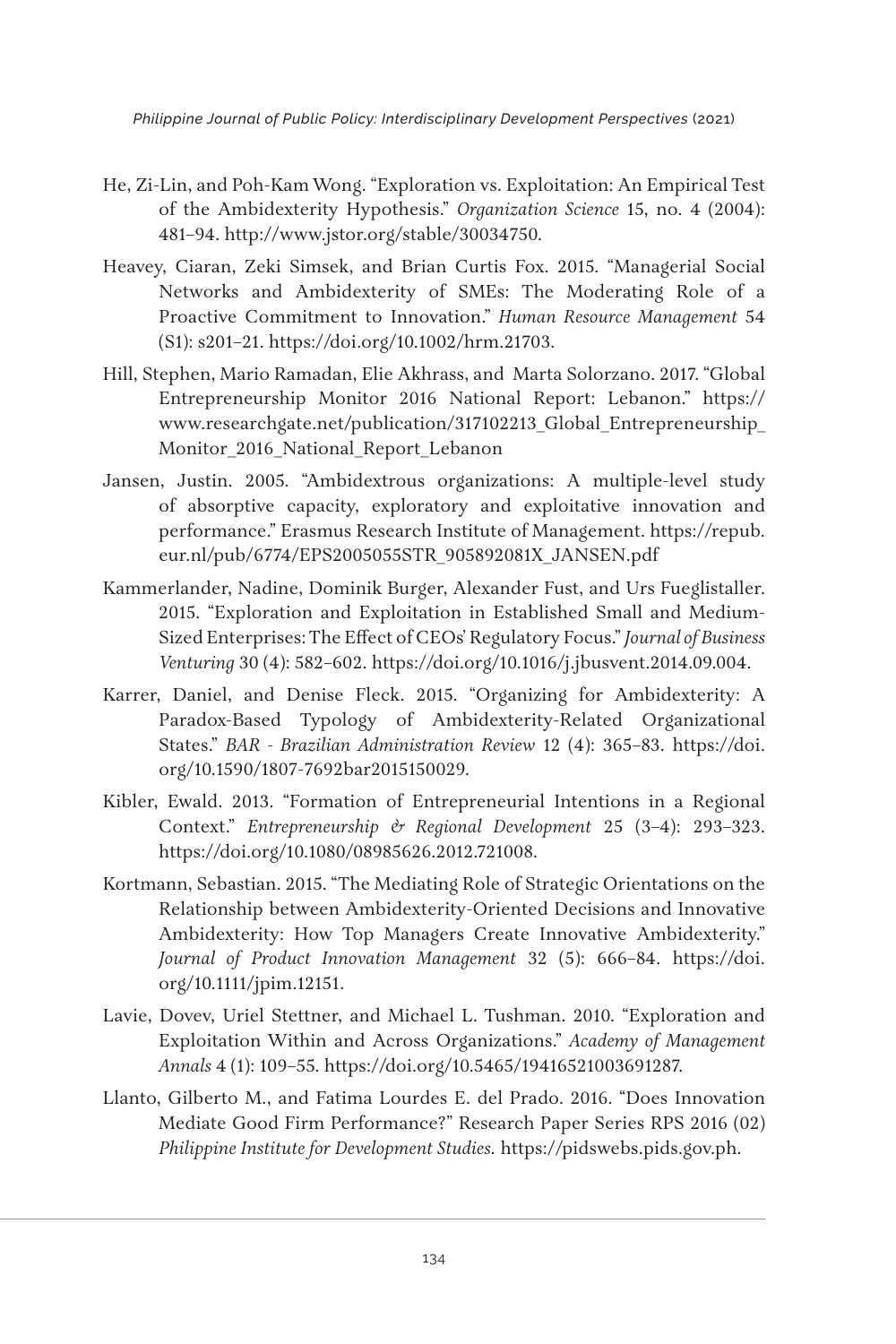- Liu, Yipeng, Simon Collinson, Sir Cary Cooper, and Daniela Baglieri. 2021. "International Business, Innovation and Ambidexterity: A Micro-Foundational Perspective." *International Business Review*, April, 101852. https://doi.org/10.1016/j.ibusrev.2021.101852.
- March, James G. 1991. "Exploration and Exploitation in Organizational Learning." *Organization Science*, 2 (1): 71-87. http://www.jstor.org/stable/2634940.
- McQuaid, Ronald W. 2002. "Entrepreneurship and regional development policies." 42nd Congress of the European Regional Science Association: "From Industry to Advanced Services Perspectives of European Metropolitan Regions." August 27th–31st, 2002, Dortmund, Germany. European Regional Science Association (ERSA), Louvain-la-Neuve, 14–17. https://www.econstor.eu/.
- Mura, Matteo, Giovanni Radaelli, Nicola Spiller, Emanuele Lettieri, and Mariolina Longo. 2014. "The Effect of Social Capital on Exploration and Exploitation: Modelling the Moderating Effect of Environmental Dynamism." Edited by Dr Antonio Lerro, Dr Roberto Linzalone. *Journal of Intellectual Capital* 15 (3): 430–50. https://doi.org/10.1108/JIC-05-2014- 0057.
- National Economic Development Authority. 2020. "The Philippine Innovation Act." https://www.neda.gov.ph.
- Naudé, Wim, Thomas Gries, Eric Wood, and Aloe Meintjies. 2008. "Regional Determinants of Entrepreneurial Start-Ups in a Developing Country." *Entrepreneurship & Regional Development* 20 (2): 111–24. https://doi. org/10.1080/08985620701631498.
- Nel, François Pierre, Coral Milburn-Curtis, and Katja Lehtisaari. 2020. "Successful Exploration: Organisational Ambidexterity and Performance in News Media Firms." *Nordic Journal of Media Management,* March, 45-62 Pages. https://doi.org/10.5278/NJMM.2597-0445.3495.
- Pelagio Rodriguez, Raul, and Ma. Regina M Hechanova. 2014. "A Study of Culture Dimensions, Organizational Ambidexterity, and Perceived Innovation in Teams." *Journal of Technology Management & Innovation* 9 (3): 21–33. https://doi. org/10.4067/S0718-27242014000300002.
- Roxas, Hernan, Val Lindsay, Nicholas Ashill, and Antong Vicorio. 2008. "An Institutional View of Local Entrepreneurial Climate." *Asia-Pacific Social Science Review* 7 (1): 27–44. https://doi.org/10.3860/apssr.v7i1.113.
- Sanchez, Vanessa. 2020. "Showcasing Caraga agri products through various platforms." Philippine Information Agency. https://pia.gov.ph..